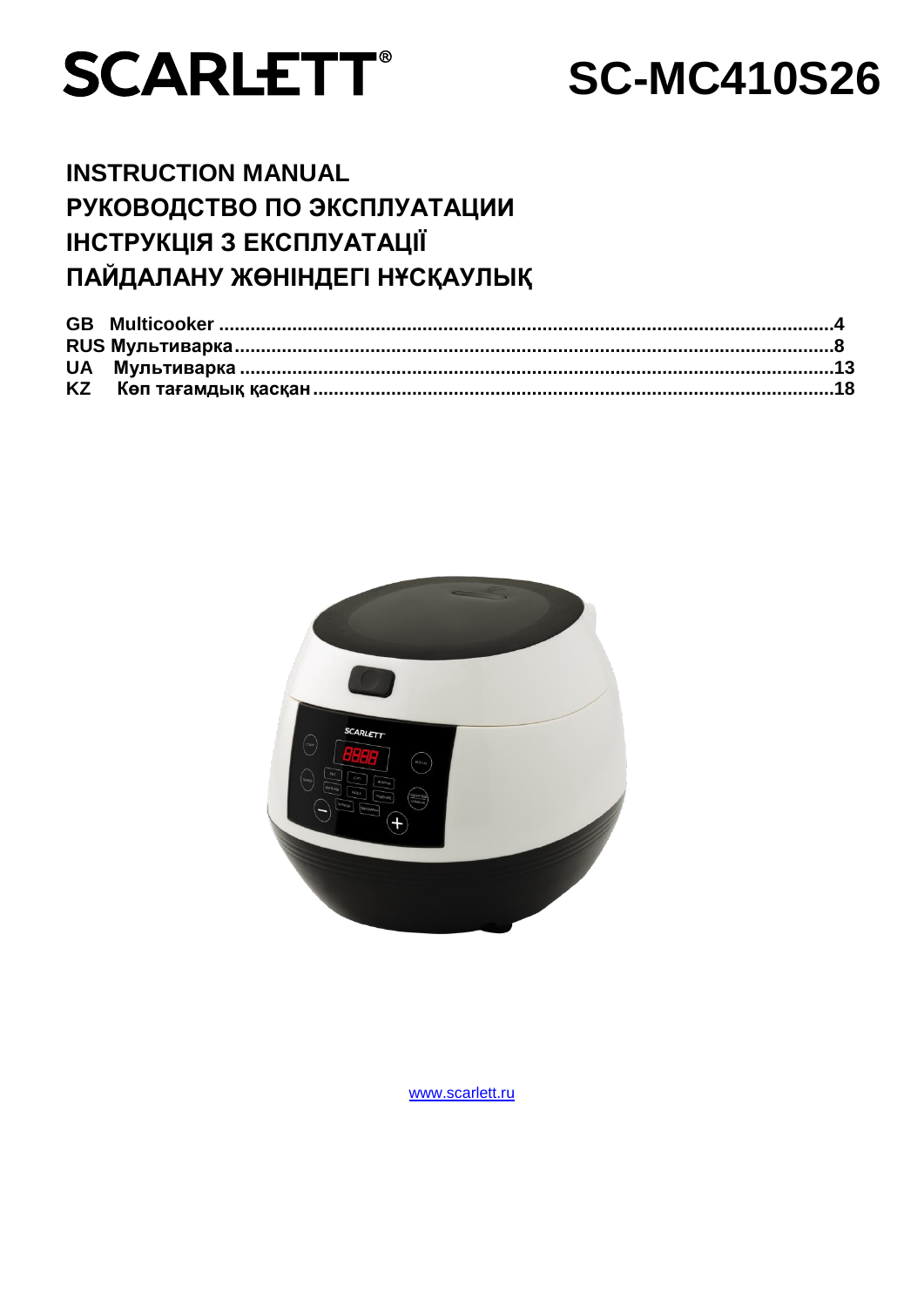- 1. Body
- 2. Control panel
- 3. Display
- 4. Cover
- 5. Lid release button
- 6. Baking pan
- 7. Steamer
- 8. Measuring cup
- 9. Ladle
- 10. Power Cord

- 1. Корпус
- 2. Панель управління
- 3. Дисплей
- 4. Кришка
- 5. Кнопка відкриття кришки
- 6. Знімна чаша
- 7. Контейнер–пароварка
- 8. Мірна чашка
- 9. Ложка
- 10. Кабль живлення

### **GB DESCRIPTION RUS УСТРОЙСТВО ИЗДЕЛИЯ**

- 1. Корпус
- 2. Панель управления
- 3. Дисплей
- 4. Крышка
- 5. Кнопка открытия крышки
- 6. Съемная чаша
- 7. Контейнер–пароварка
- 8. Мерная чашка
- 9. Ложка
- 10.Шнур питания

### **UA ОПИС KZ СИПАТТАМА**

- 1. Корпус
- 2. Басқару панелі
- 3. Сандық СК бейнебет
- 4. Көтермелі қақпақ
- 5. Қақпақ ашу ноқаты
- 6. Шара
- 7. Бу қасқан сауыт
- 8. Өлшер тостақ
- 9. Қасық
- 10.Қуат сымы

| 220 V~ 50 Hz | 500 W | 3L | 3.0 //3.4 kg | mm<br>230<br>240<br>280 |
|--------------|-------|----|--------------|-------------------------|
|--------------|-------|----|--------------|-------------------------|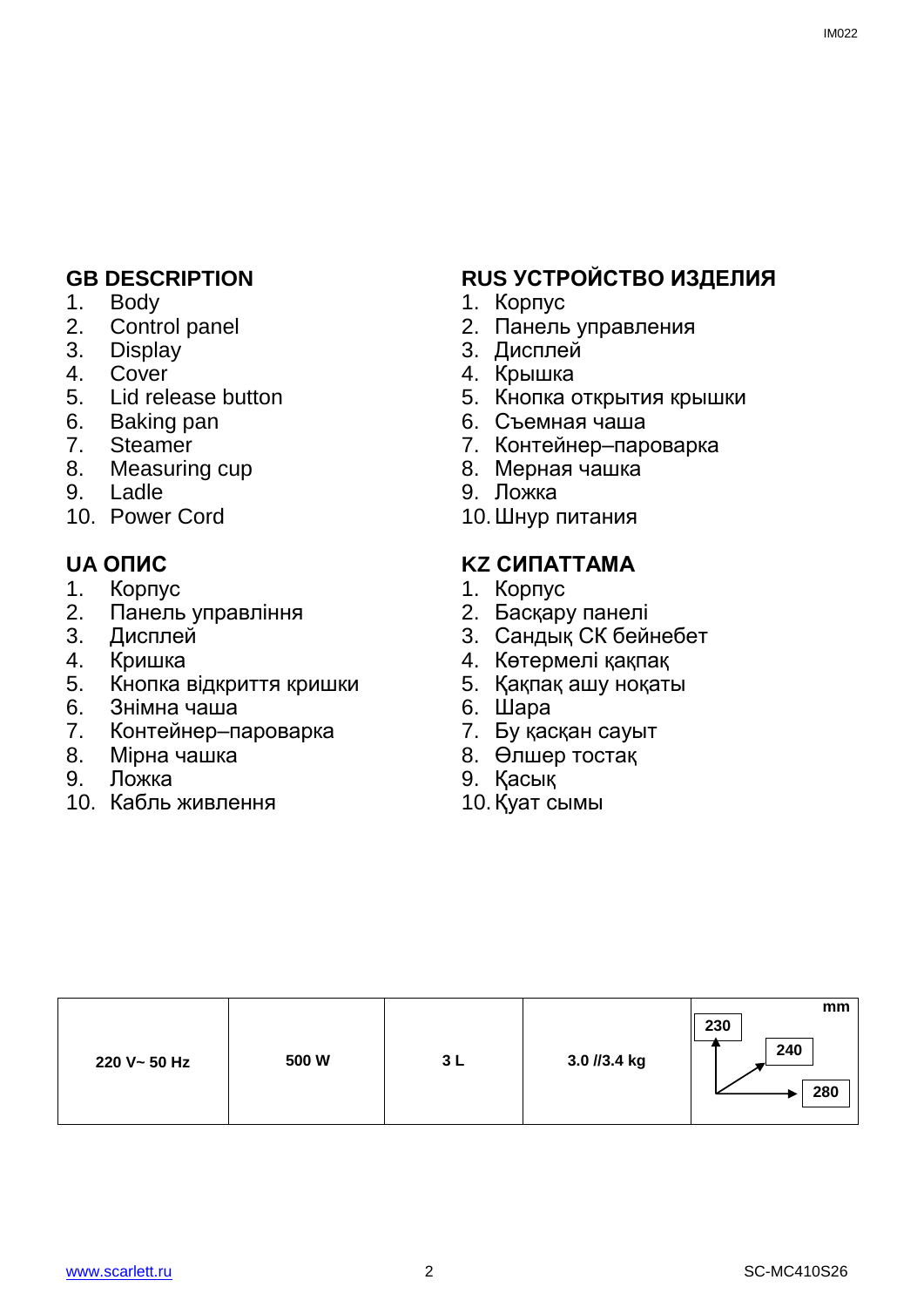

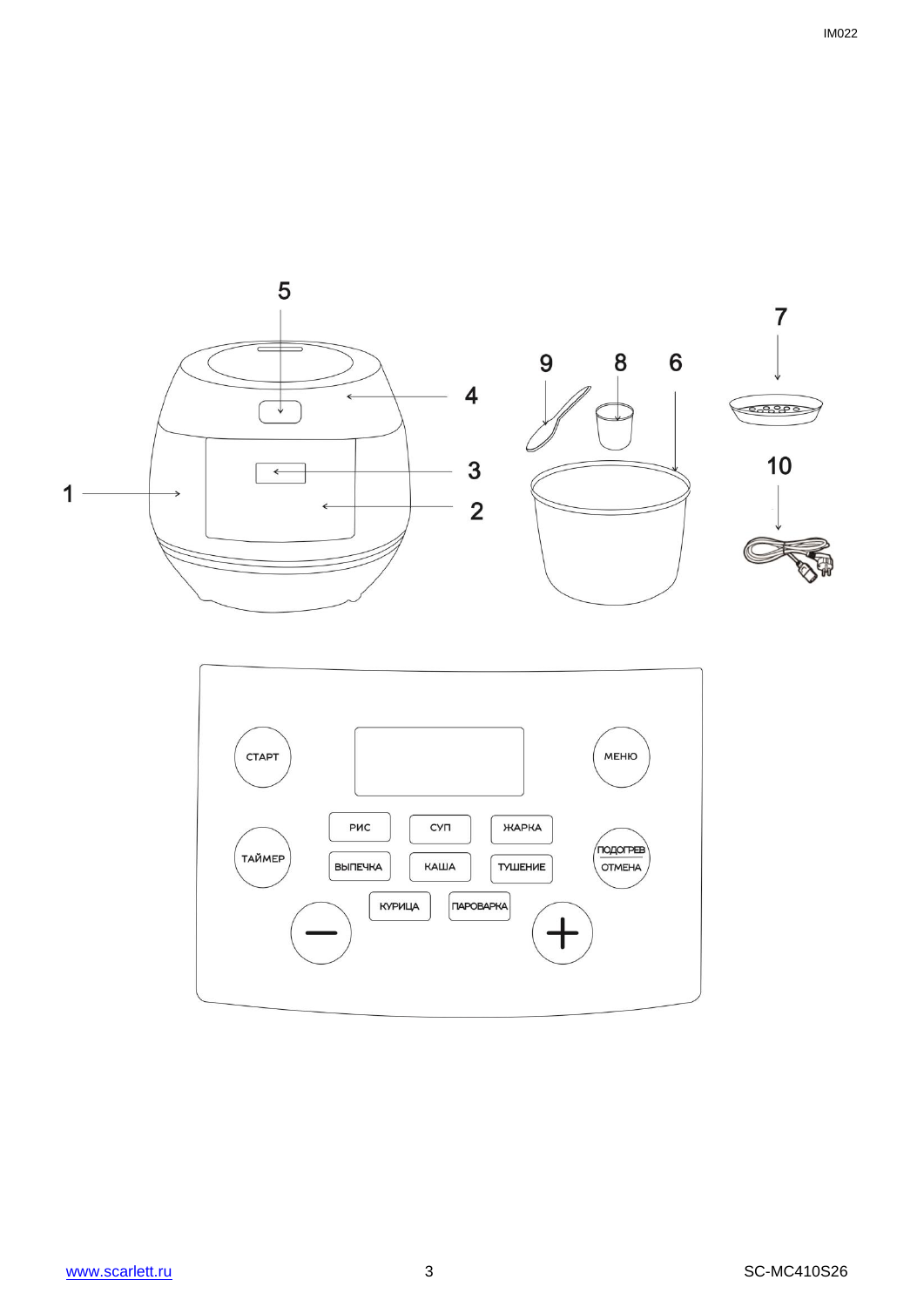## **GB INSTRUCTION MANUAL IMPORTANT SAFEGUARDS**

- Please read these operating instructions carefully before connecting your device to the power supply, in order to avoid damage due to incorrect use.
- Incorrect use of the device may damage the device and harm the user.
- Before switching on the appliance for the first time please check if the technical specifications indicated on the unit correspond to the mains parameters.
- *CAUTION!* The plug of the power cord is grounding type and has a wire. Plug the device only into the corresponding grounded sockets.
- The appliance is intended for use only in domestic aims. The unit is not intended for industrial and commercial use, and also for use in:
- $-$  kitchen area for the stuff of shops, offices and the other industrial places
- farm houses
- Hotels, motels, rest homes and other similar places by residents.
- Do not use outdoors or in high humidity conditions.
- Do not allow liquid to get on the plug of the power cord.
- Always unplug the device from the socket before cleaning the device or if you are not using the device.
- This appliance can be used by children aged from 8 years and above and persons with reduced physical, sensory or mental capabilities or lack of experience and knowledge if they have been given supervision or instruction concerning use of the appliance in a safe way and understand the hazards involved. Cleaning and user maintenance shall not be made by children unless they are older than 8 and supervised. Keep the appliance and its cord out of reach of children aged less than 8 years.
- Children must be under control in order not to be allowed to play with the appliance.
- Do not leave switched-on device unattended.
- [www.scarlett.ru](http://www.scarlett.ru/) 4 SC-MC410S26 Do not use the parts which are not included in the package.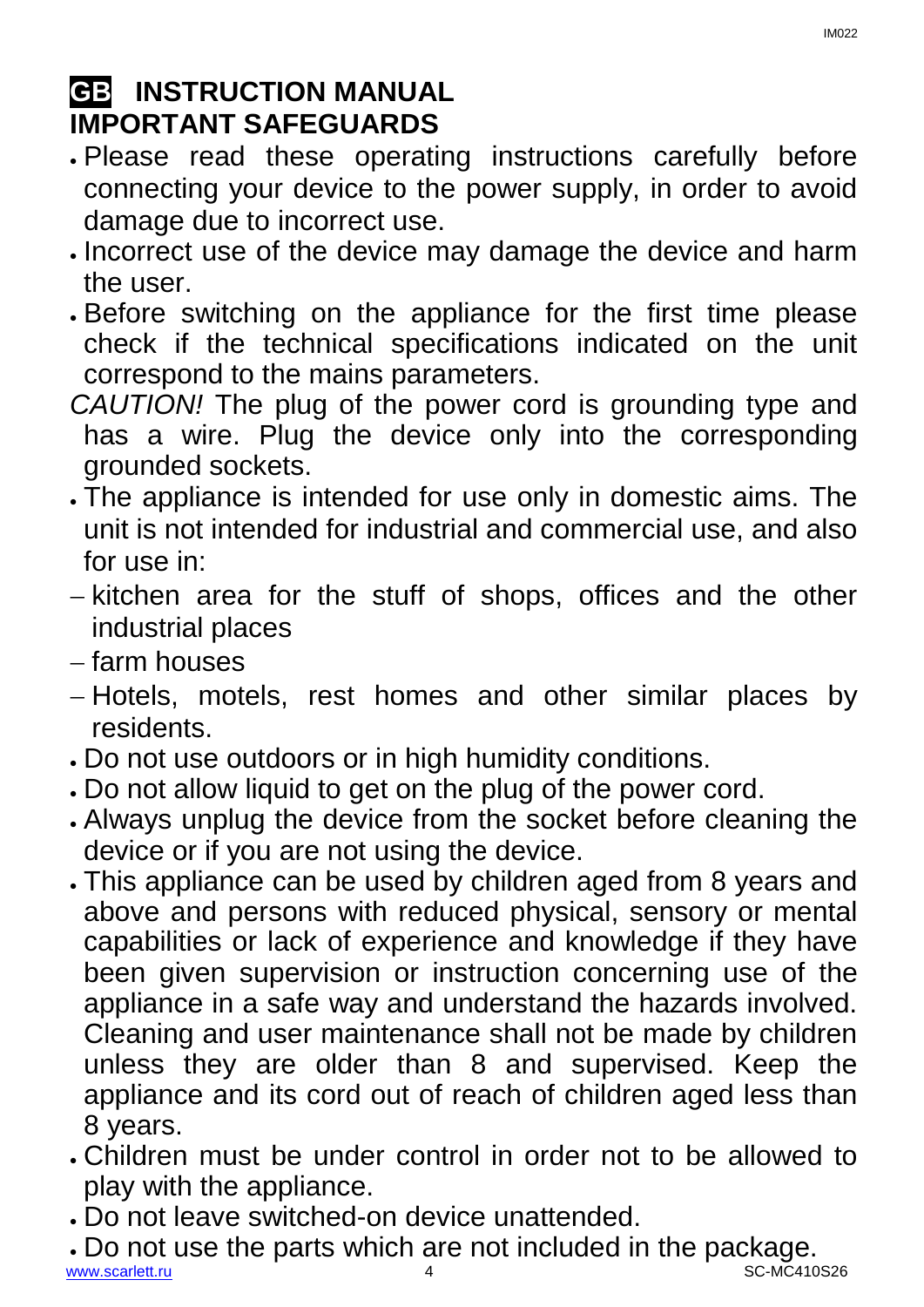- . In case of power cord is damaged, it should be replaced into the special cord from manufacture or the service department.
- Do not submerge the device or the power cord in water or other liquids. However, if this happened unplug the device from the socket immediately and before using the device again have qualified specialists check the operability of the device.
- Make sure that the power cord doesn't touch sharp edges and hot surfaces.
- Do not pull the power cord and do not twist or wrap the cord around the device.
- The multicooker is to be used only for cooking food. Never use the multicooker for drying clothes, paper and other items.
- Do not turn the multicooker when the pot is empty.
- Do not use the multicooker without the pot.
- Do not put the foodstuffs on the bottom of the multicooker, always use the pot.
- Do not replace the pot with any other container.
- Do not use metal items which may scratch the pot.
- The inner coating of the pot may initially wear off, therefore be careful when using the pot.
- Follow cooking recipes.
- Do not let water get into the vent holes in order to avoid short circuit.
- . If using an extension cord make sure that maximum capacity of the cord corresponds to the capacity of the device.
- Caution! The device becomes hot during operation! If you need to touch the multicooker when it is operating use tacks or cooking gloves.
- Protect your face and hands from the steam coming out of the valve.
- Do not insert metal and other items into the outlet hole or into any other parts of the device.
- Do not cover the cover of the multicooker with the towels or other items.
- Do not attempt to repair, adjust or replace parts in the appliance. Repair the malfunctioning appliance in the nearest service center.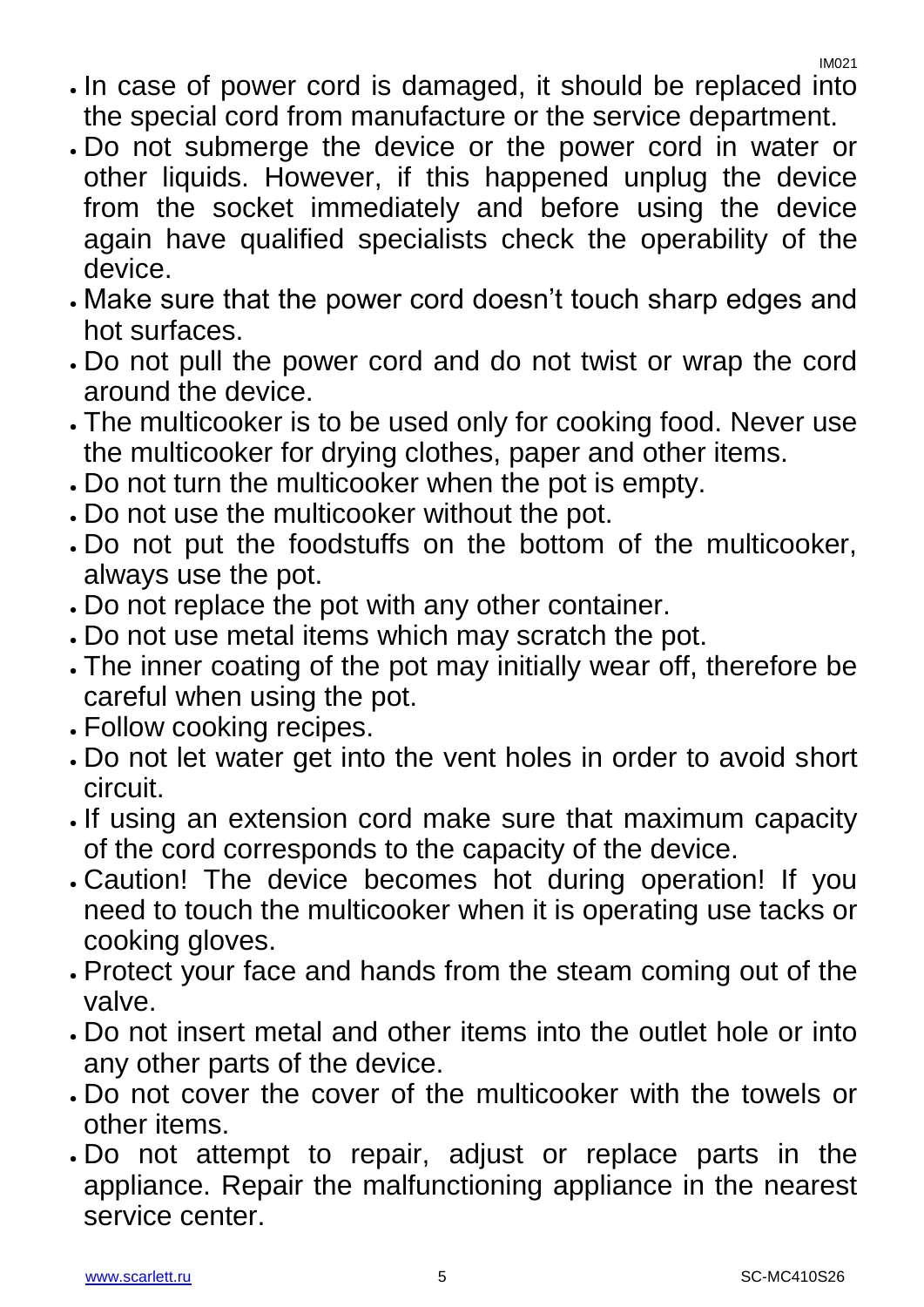- Before cleaning turn off the multicooker and unplug it from the socket. Let the device cool off completely (the heating element remains hot for some time after use).
- If the product has been exposed to temperatures below 0°C for some time it should be kept at room temperature for at least 2 hours before turning it on.
- The manufacturer reserves the right to introduce minor changes into the product design without prior notice, unless such changes influence significantly the product safety, performance, and functions.
- Manufacturing date is indicated on the unit and/or on packing as well as in accompanying documents in the following format XX.XXXX where first two figures XX is the month of production, and following four figures XXXX is the year of production.

### **ADVANTAGES**

- Multifunctional programs.
- Automatic control of the whole process.
- Delayed cook start
- High heat efficiency, saving 40% of energy and 60% of time.
- Fully sealed structure for nutrients preservation, flavor retention and making food tender
- Easy-to-clean cooking pot with double non-stick coating
- Reliable safety devices:

Safety temperature limiter. It automatically stops heating in case the cooking pot is empty or if the cooking pot is not in place.

### **INSTALLATION**

- Make sure that there is no packaging material or any other items inside the multicooker.
- Check whether the following remained undamaged during the transportation: the cover; the casing; additional appliances; the removable pot. In case you notice any defects do not turn on the device and contact the salesperson or the service center.
- Place the device on a dry, even and heat-proof surface, at least 30 cm from the edge of the work surface.
- Do not place the device close to combustible materials, explosives and self-igniting gases.
- Do not place the device close to a gas or electric stove or any other sources of heat.
- Do not place the device very close to walls or furniture.
- Do not put anything on top of the multicooker. Do not cover the vent holes.
- Do not place the multicooker in a kitchen cabinet. For proper operation the device needs free space for ventilation: at least 20 cm from the top, 10 cm from the back and 5 cm from the sides.
- Before first use wipe the removable pot, the steamer, the measuring cup, the spoon, the inside and the outside surface of the multicooker with a clean wet cloth.
- The inside surface of the pot contains a conventional scale for cereal and water: the scale on the right marks the number of cups for rice (1 cup -160 ml), the scale on the left marks liters of water. The maximum amount of cereal to be cooked – 10 cups and 1.8 liters of liquid.

### **OPERATION**

- Before initial use, wipe the cooking pot, the surface of heating element and internal surface of the universal cooker.
- Filling the bowl multivarki water, do not exceed the level MAX.
- Put water and food in the cooking pot. DO NOT fill the cooker more than to 3/5 of its capacity. During cooking food products that expand in hot water (rice, dry vegetables) or foam, do not fill the pot more than to the half of its capacity. At that, the entire volume of food products and water should not exceed 1/5 of the total pot capacity.
- Put the pot inside the outer body of the universal cooker.
- Close the lid until the click is heard.
- Connect the universal cooker to mains.
- The universal cooker provides 8 cooking programs. These subprograms are described in more detail in the table.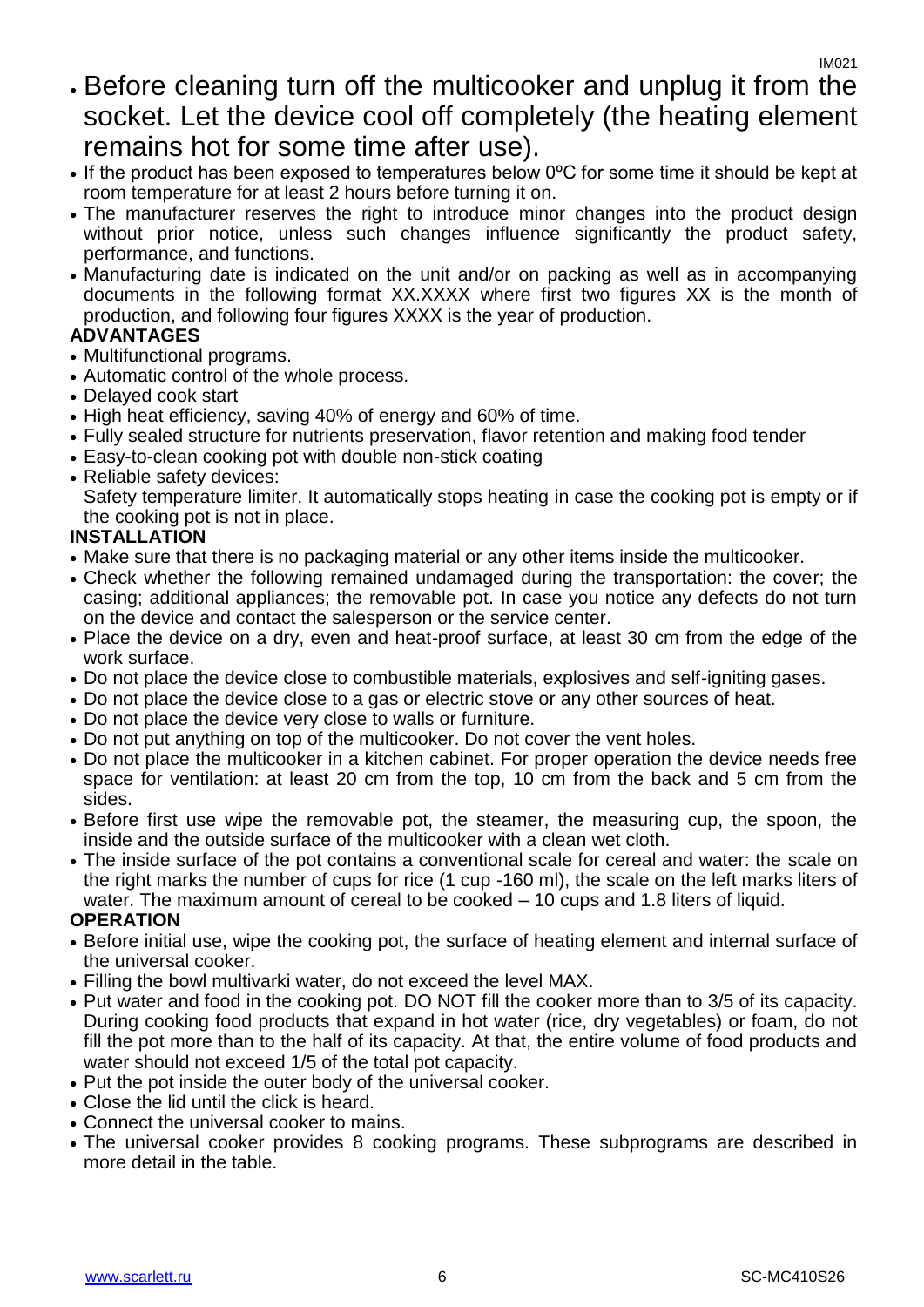|                |             |            |                  |                 |                     | <b>IM021</b>   |
|----------------|-------------|------------|------------------|-----------------|---------------------|----------------|
|                | Program     | Program    | Preset cooking   | Temperatur      | Adjustment of       | Keep warm      |
|                |             |            | time             | e               | cooking time (step) | temperature    |
|                | <b>Rice</b> | Рис        | 35 min           | 100°C           | 25min~60min (25min) | $75^{\circ}$ C |
| $\overline{2}$ | Soup        | <b>Суп</b> | 1 hour           | $100^{\circ}$ C | 50min~90min(50min)  | $75^{\circ}$ C |
| 3              | Fry         | Жарка      | $12 \text{ min}$ | $120^{\circ}$ C | $5min-30min(5min)$  | $75^{\circ}$ C |
| 4              | Cake        | Выпечка    | 45min            | $110^{\circ}$ C | 30min~60min(30 min) | $75^{\circ}$ C |
| 5              | Porridge    | Каша       | 60 min           | $100^{\circ}$ C | 40 min~75min (40    | $75^{\circ}$ C |
|                |             |            |                  |                 | min)                |                |
| 6              | <b>Stew</b> | Тушение    | 75min            | $100^{\circ}$ C | 50min~2hour(50min)  | $75^{\circ}$ C |
| 7              | Steam       | Пароварк   | 45 min           | $100^{\circ}$ C | 30 min~60min(30min) | $75^{\circ}$ C |
|                |             | a          |                  |                 |                     |                |
| 8              | Chicken     | Курица     | 60 min           | 100°C           | 50min~80min(50min)  | $75^{\circ}$ C |

 Use wire rack for STEAM COOKER program. Pour water in the pot, put food products on the rack and place the wire rack into the pot.

### BUTTONS

«МЕНЮ» (MENU) BUTTON

- Choose the necessary cooking program with preset cooking time by pressing «МЕНЮ» (MENU) button several times. Indicator light will be displayed next to selected program.
- «СТАРТ» (START) BUTTON
- After the desired program is chosen by «МЕНЮ» (MENU) button, press «СТАРТ» (START) button to start cooking.
- «ПОДОГРЕВ/ОТМЕНА» (KEEP WARE/CANCEL) BUTTON
- If the multicooker is currently not working on any cooking program, it will switch to keep warm mode by pressing «ПОДОГРЕВ/ОТМЕНА» (KEEP WARE/CANCEL) button.
- If the multicooker is working on cooking program, by pressing «ПОДОГРЕВ/ОТМЕНА» (KEEP WARE/CANCEL) the program will be canceled and the appliance will switch to standby mode.
- «ТАЙМЕР» (TIMER) BUTTON
- After the desired program is chosen by «МЕНЮ» (MENU) button, press «ТАЙМЕР» (TIMER), «+» (+) or «-» (-) button to set start delay (the cooking will start after set time). Delayed start time can be adjusted from 0.5 to 24 hours. Delayed start time will be shown on the display.
	- **OPERATION**
- After first connecting the multicooker to electric mains there should be a short beep sound and 88:88 which appears one second after all the programs are shown on the display. After that the appliance will switch to standby mode. Фfter that you can chose necessary cooking program by pressing «МЕНЮ» (MENU) button.
- Choose the necessary cooking program with preset cooking time by pressing «МЕНЮ» (MENU) button several times.
- Indicator light will be displayed next to selected program, and the display will show preset cooking time for selected program. Then press "start" button to start cooking.
- When cooking time for selected program is displayed, you can change it by pressing buttons «ВРЕМЯ» (TIME). Please refer to the table to check the possible adjustment time and intervals. Time can not be changed after the program starts working.
- Press «СТАРТ» (START) button to start cooking.
- To cancel settings or to stop cooking press «ПОДОГРЕВ/ОТМЕНА» (KEEP WARE/CANCEL) button button.

FINISHING COOKING

 After the cooking time is over, triple beep sound will be heard. After that program multicooker will switch to standby mode.

### **CLEANING AND MAINTENANCE**

- The device needs to be cleaned regularly; remove all of the food residue from the surface of the multicooker
- Before cleaning turn off the multicooker and unplug it from the socket. Let the device cool off completely.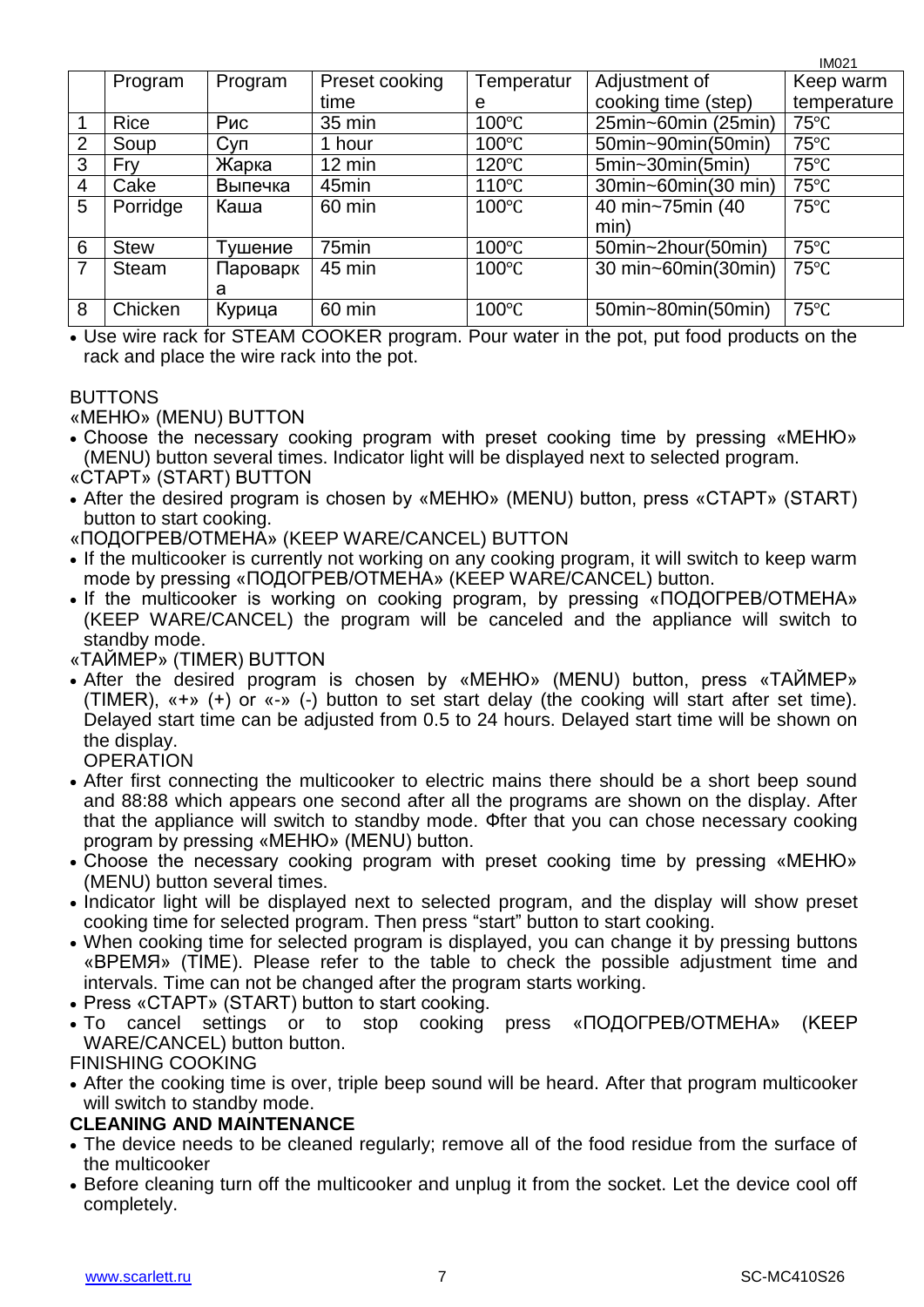- Wipe the control panel, the outer and the inner surfaces of the multicooker with a wet cloth and detergent, wipe dry.
- Wash the pot in warm water with detergent and wipe dry. You should wash the pot immediately after you finished cooking.
- Do not use aggressive substances or abrasive materials.

### **STORAGE**

- Make sure that the device is unplugged from the socket and is completely cooled off.
- Follow all of the steps mentioned in "CLEANING AND MAINTENANCE" section.
- Store the multicooker with the cover half open in a dry and clean place.

### **TROUBLESHOOTING**

 In case the display shows failure code (Е1-Е4), please, switch the universal cooker off the mains and wait until it cools down. In case after you switch it again the failure indication won't be gone, please, contact the service center.



The symbol on the unit, packing materials and/or documentations means used electrical and electronic units should not be toss in the garbage with ordinary household garbage. These units should be pass to special receiving point.

For additional information about actual system of the garbage collection address to the local authority.

Valid utilization will help to save valuable resources and avoid negative work on the public health and environment which happens with incorrect using garbage.

### **RUS РУКОВОДСТВО ПО ЭКСПЛУАТАЦИИ МЕРЫ БЕЗОПАСНОСТИ**

- Внимательно прочитайте данную инструкцию перед эксплуатацией прибора во избежание поломок при использовании.
- Неправильное обращение с прибором может привести к его поломке и причинить вред пользователю.
- Перед первоначальным включением проверьте, соответствуют ли технические характеристики, указанные на изделии, параметрам электросети.
- *ВНИМАНИЕ!* Вилка шнура питания имеет провод и контакт заземления. Подключайте прибор только к соответствующим заземлённым розеткам.
- Прибор предназначен для использования только в бытовых целях согласно данному Руководству по эксплуатации. Прибор не предназначен для промышленного и коммерческого применения, а также для использования:
- в кухонных зонах для персонала в магазинах, офисах и прочих производственных помещениях;
- в фермерских домах;
- клиентами в гостиницах, мотелях, пансионатах и других похожих мест проживания.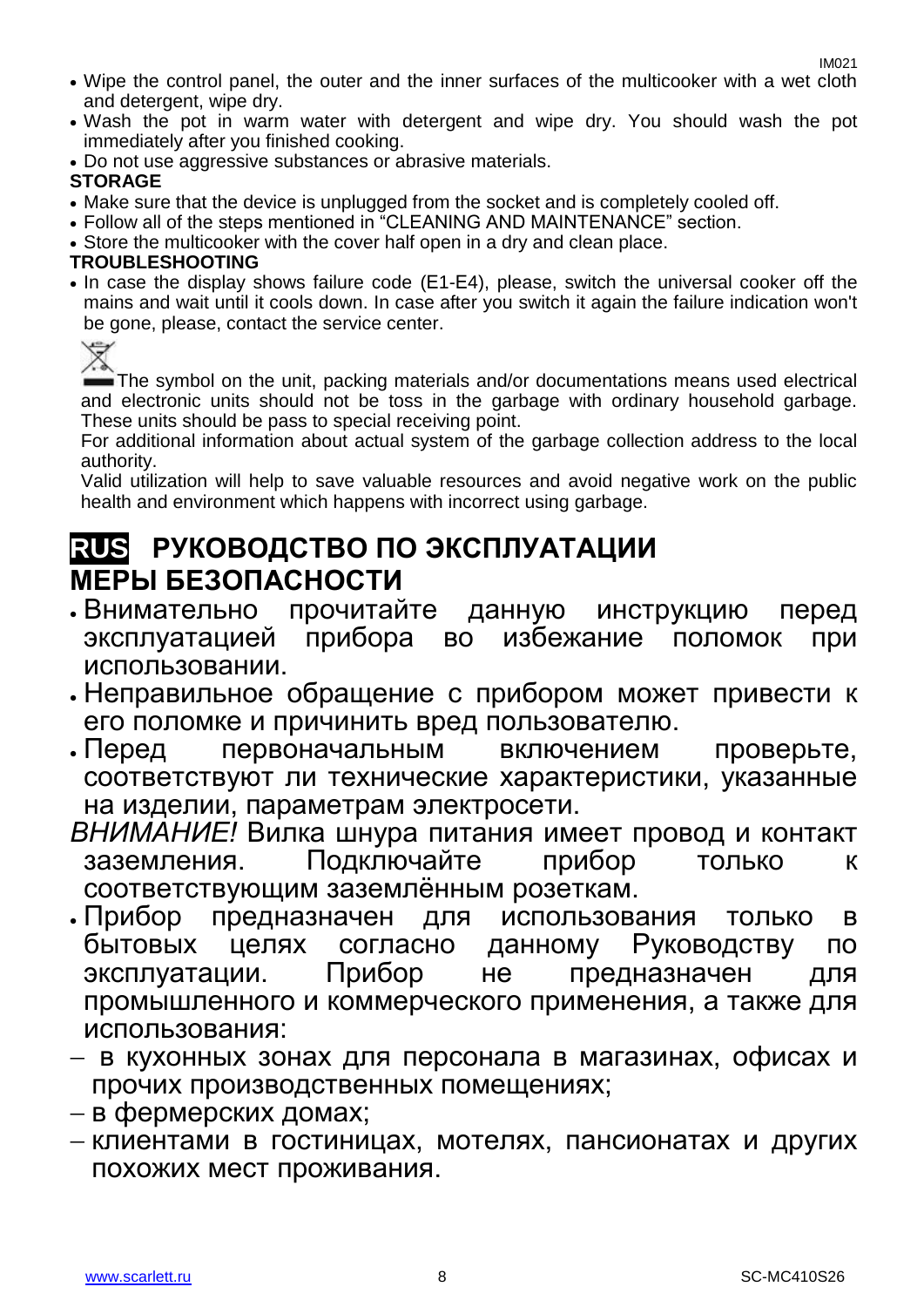- IM021
- Не использовать вне помещений и в условиях повышенной влажности.
- Не допускайте попадания жидкости на штекер шнура питания.
- Всегда отключайте устройство от электросети перед очисткой, или если Вы его не используете.
- Прибор не предназначен для использования лицами (включая детей) с пониженными физическими, сенсорными или умственными способностями, или при отсутствии у них жизненного опыта или знаний, если они не находятся под присмотром или не проинструктированы об использовании прибора лицом, ответственным за их безопасность.
- Этот прибор может использоваться детьми в возрасте от 8 лет и старше, а также лицами с ограниченными физическими, сенсорными или умственными способностями, если они прошли контроль или инструктаж по безопасному использованию прибора и, если они понимают связанные с этим опасности. Уборка и техническое обслуживание не должны производиться детьми, если они не старше 8 лет и не находятся под присмотром взрослых. Храните прибор и его шнур в недоступном для детей возрасте до 8 лет месте.
- Дети должны находиться под присмотром для недопущения игр с прибором.
- Не оставляйте включенный прибор без присмотра.
- Не используйте принадлежности, не входящие в комплект поставки.
- При повреждении шнура питания его следует заменить специальным шнуром, полученным у изготовителя или в сервисном центре.
- Не погружайте прибор и шнур питания в воду или другие жидкости. Если это случилось, немедленно отключите устройство от электросети и, прежде чем пользоваться им дальше, проверьте работоспособность и безопасность прибора у квалифицированных специалистов.
- Следите, чтобы шнур питания не касался острых кромок и горячих поверхностей.
- Не тяните за шнур питания, не перекручивайте и не обматывайте его вокруг устройства.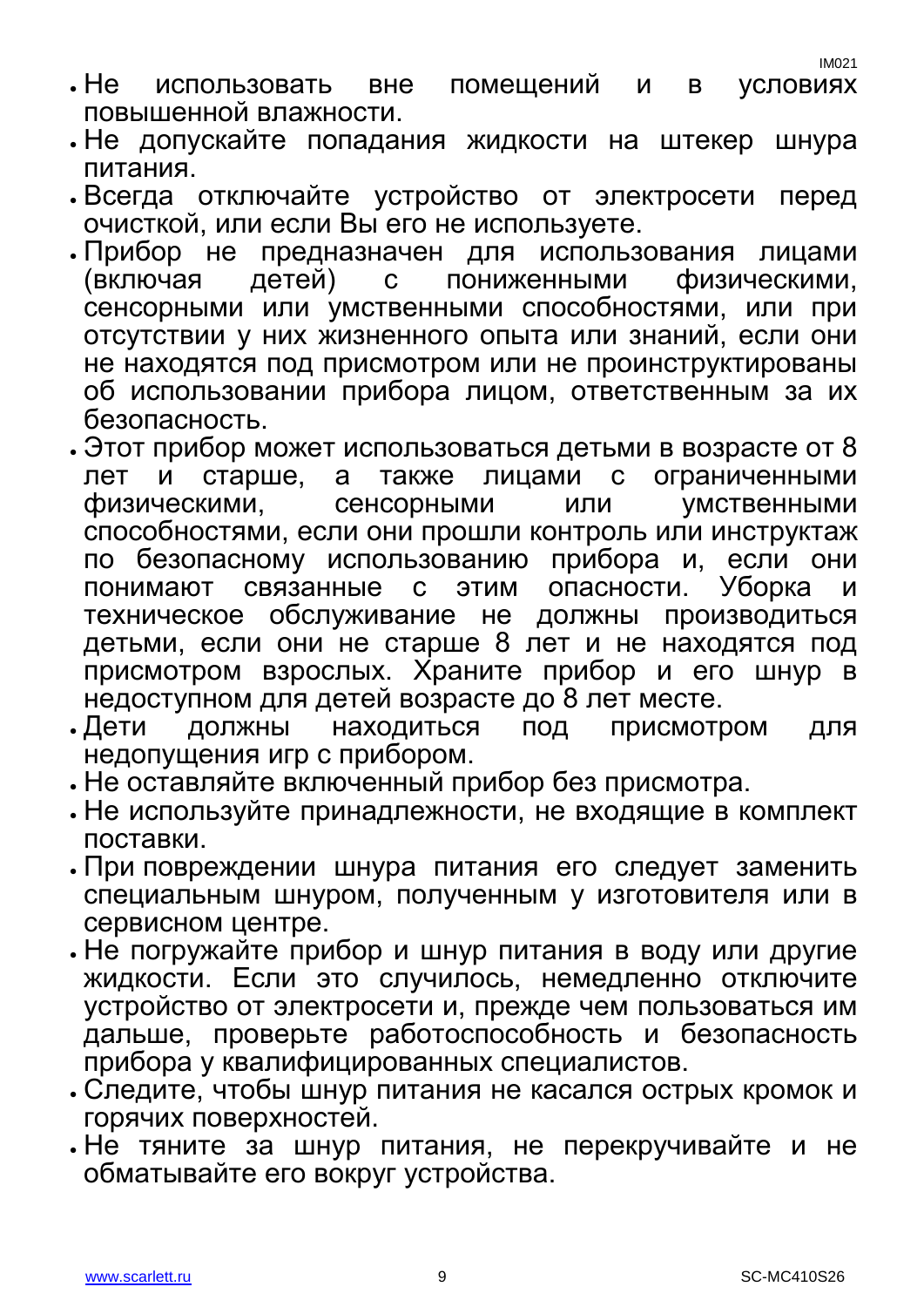- Используйте мультиварку только для приготовления продуктов. Ни в коем случае не сушите в ней одежду, бумагу или другие предметы.
- Не включайте мультиварку с пустой чашей.
- Не используйте мультиварку без чаши.
- Не выкладывайте продукты непосредственно на дно мультиварки, используйте чашу.
- Не заменяйте чашу другим контейнером.
- Не используйте металлические предметы, которые могут поцарапать чашу.
- Покрытие, нанесенное на поверхность чаши, может постепенно стираться, поэтому необходимо использовать ее бережно.
- Руководствуйтесь рецептами приготовления.
- Если не поддерживать мультиварку в чистом состоянии, это может привести к износу поверхности, что может неблагоприятно повлиять на работу прибора и стать причиной опасной ситуации для пользователя.
- При использовании удлинителя, убедитесь, что максимально допустимая мощность кабеля соответствует мощности прибора.
- Внимание! Во время работы прибор нагревается! В случае необходимости контакта с мультиваркой во время ее работы, используйте кухонные рукавицы или прихватки.
- Берегите лицо и руки от пара, выходящего из клапана.
- Не вставляйте металлические или другие предметы в выпускной клапан или любые другие детали изделия.
- Не накрывайте крышку мультиварки полотенцами или другими предметами.
- Не пытайтесь самостоятельно ремонтировать прибор или заменять какие-либо детали. При обнаружении неполадок обращайтесь в ближайший Сервисный центр.
- Перед очисткой всегда отключайте устройство от электросети и давайте ему полностью остыть (нагревательный элемент некоторое время после использования остается горячим).
- Если изделие некоторое время находилось при температурениже 0°С, перед включением его следует выдержать в комнатных условиях не менее 2 часов.
- Производитель оставляет за собой право без дополнительного уведомления вносить незначительные изменения в конструкцию изделия, кардинально не влияющие на его безопасность, работоспособность и функциональность.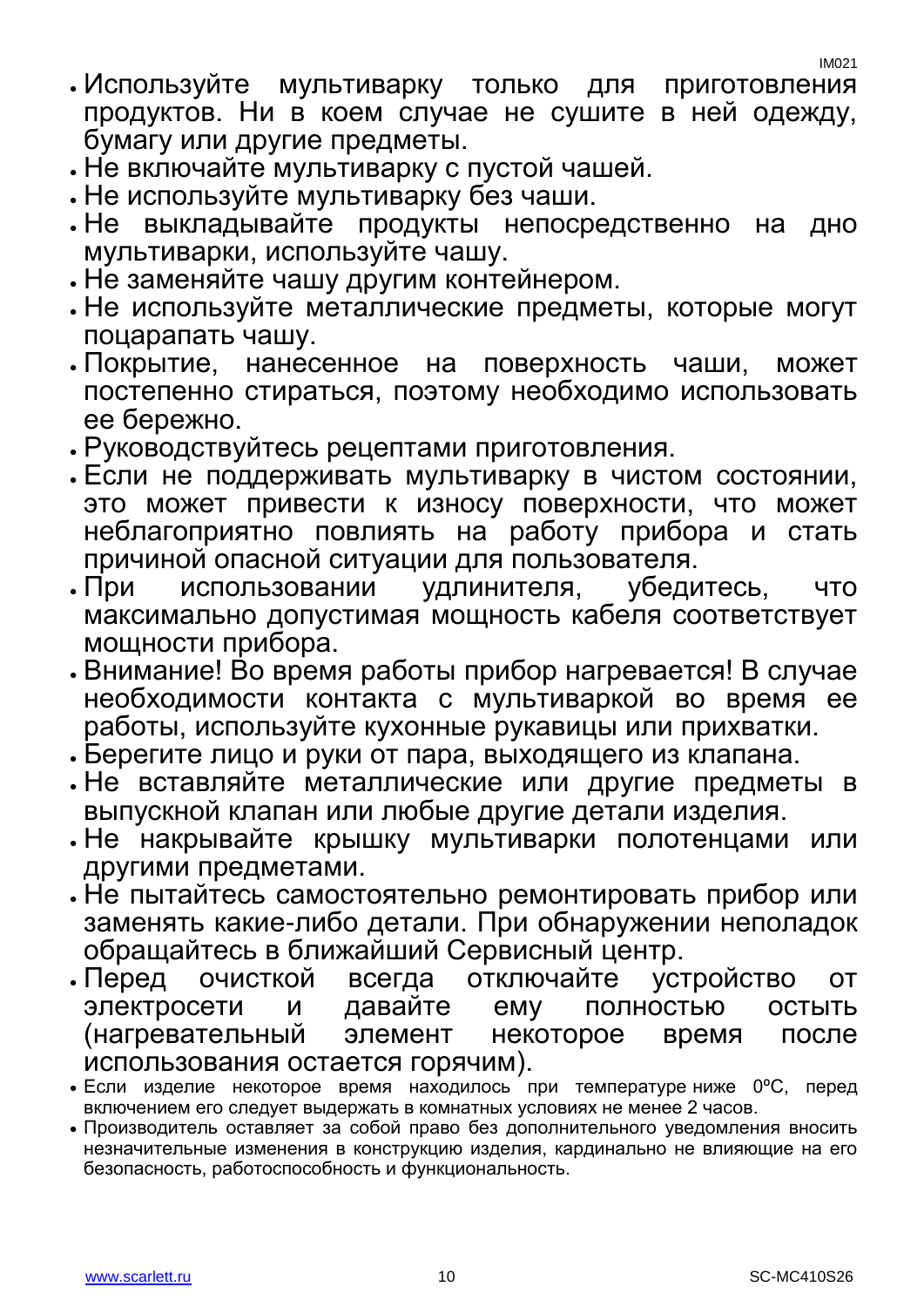Дата производства указана на изделии и/или на упаковке, а также в сопроводительной документации, в формате XX.XXXX, где первые две цифры «XX» – это месяц производства, следующие четыре цифры «XXXX» – это год производства.

### **ПРЕИМУЩЕСТВА**

- Многофункциональные программы.
- Автоматическое управление всем процессом.
- Отсрочка времени начала приготовления.
- Высокий тепловой коэффициент полезного действия с экономией 40% энергии и 60% времени.
- Полностью герметичная конструкция для сохранения питательных веществ и вкуса, а также придания пище мягкости.
- Легко очищающаяся чаша мультиварки с 3 слойным антипригарным покрытием. Чашу можно мыть в посудомоечной машине.
- Надежные защитные устройства: -Защитный ограничитель температуры. Он помогает автоматически остановить нагревание в случае работы мультиварки с пустой чашей или без чаши.

### **УСТАНОВКА**

- Убедитесь, что внутри мультиварки нет упаковочных материалов и посторонних предметов.
- Проверьте, не повреждены ли при транспортировке: крышка, корпус, дополнительные принадлежности. При обнаружении любых дефектов не включайте прибор, обратитесь к продавцу или в сервисный центр.
- Установите прибор на сухую, ровную и жароустойчивую поверхность, не менее 30 см от края рабочей поверхности.
- Не устанавливайте прибор вблизи горючих материалов, взрывчатых веществ и самовоспламеняющихся газов.
- Не ставьте прибор рядом с газовой или электрической плитами, а также другими источниками тепла.
- Не размещайте прибор в непосредственной близости к стене или мебели.
- Ничего не кладите на мультиварку.
- Мультиварку не следует располагать в шкафу. Для нормальной работы прибора необходимо обеспечить свободное пространство для вентиляции не менее: 20 см сверху и не менее 5 см с боковых сторон.
- Для перемешивания продуктов используйте деревянные или пластиковые ложки для предотвращения повреждения антипригарного покрытия.
- На внутренней стенке чаши отображена условная шкала с пропорциями для крупы и воды: справа - количество чашек крупы (1 чашка -160 мл); слева - количество литров воды. Максимальное кол-во крупы для приготовления - 10 чашек и 1,8 л жидкости.

### **РАБОТА**

- Прибор предназначен для приготовления различных блюд.
- В первую очередь тщательно вымойте чашу, протрите поверхность нагревателя и внутреннюю поверхность мультиварки.
- Наполняя чашу мультиварки водой, не превышайте уровня МАХ.
- Поместите воду и продукты в чашу. Не заполняйте емкость мультиварки более чем на 3/5 ее объема. При варке продуктов, имеющих способность набухать в горячей воде (рис, сухие овощи) или выделять пену, не наполняйте кастрюлю более чем на половину ее объема. При этом общий объем продуктов и воды не должен быть менее 1/5 полного объема чаши.
- Поместите чашу внутрь мультиварки.
- Закройте крышку до щелчка.
- Мультиварка имеет 8 программ приготовления, более подробное описание настроек программ приведено в таблице.

IM021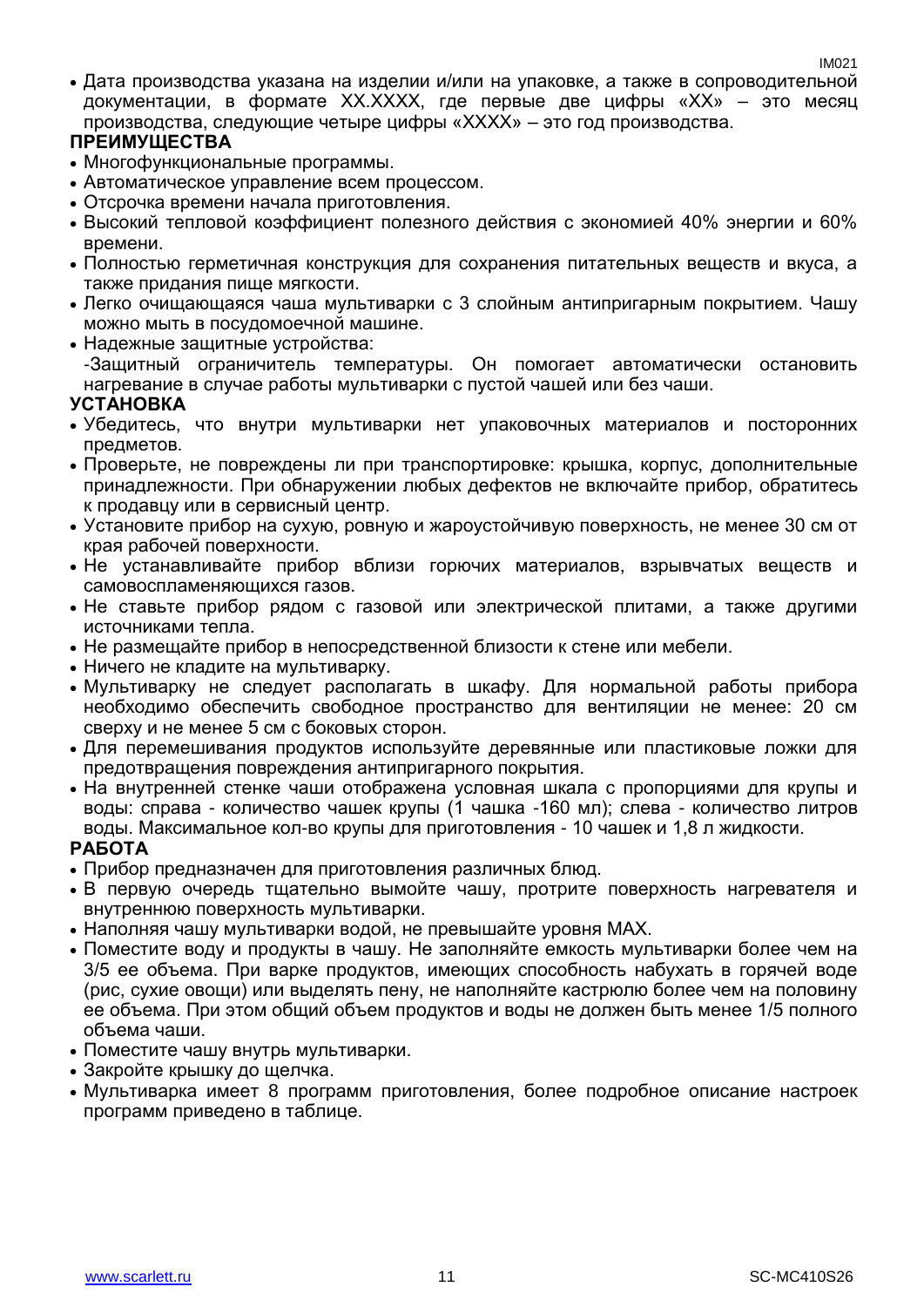|   |            |               |                 |                        | TIVIUZ I       |
|---|------------|---------------|-----------------|------------------------|----------------|
|   | Программа  | Предустанов   | Температура     | Интервал настройки     | Подогрев       |
|   |            | ленное время  |                 | времени (шаг)          |                |
|   | Рис        | <b>35 мин</b> | $100^{\circ}$ C | 25 мин~60 мин (25 мин) | $75^{\circ}$ C |
| 2 | <b>Cyn</b> | 1ч            | $100^{\circ}$ C | 50 мин~90 мин (50 мин) | $75^{\circ}$ C |
| 3 | Жарка      | 12 мин        | $120^{\circ}$ C | 5 мин~30 мин (5 мин)   | $75^{\circ}$ C |
| 4 | Выпечка    | 45 мин        | $110^{\circ}$ C | 30 мин~60 мин (30 мин) | $75^{\circ}$ C |
| 5 | Каша       | <b>60 мин</b> | $100^{\circ}$ C | 40 мин~75 мин (40 мин) | $75^{\circ}$ C |
| 6 | Тушение    | 75 мин        | $100^{\circ}$ C | 50 мин~2 ч (50 мин)    | $75^{\circ}$ C |
|   | Пароварка  | 45 мин        | $100^{\circ}$ C | 30 мин~60 мин (30 мин) | $75^{\circ}$ C |
| 8 | Курица     | <b>60 мин</b> | $100^{\circ}$ C | 50 мин~80 мин (50 мин) | $75^{\circ}$ C |

 При работе программы «ПАРОВАРКА» необходимо использовать решетку для пароварки. В чашу налейте воду, на решетку положите продукты, установите решетку на чашу.

 Более полное описание программ и их настроек приведено в книге рецептов. Рецепты можно найти по ссылке и QR - коду:

[https://www.scarlett.ru/recipes/?type=59&utm\\_source=box&utm\\_medium=qr\\_code&utm\\_cam](https://www.scarlett.ru/recipes/?type=59&utm_source=box&utm_medium=qr_code&utm_campaign=multivarka&utm_content=recipes) [paign=multivarka&utm\\_content=recipes](https://www.scarlett.ru/recipes/?type=59&utm_source=box&utm_medium=qr_code&utm_campaign=multivarka&utm_content=recipes)



ПАНЕЛЬ УПРАВЛЕНИЯ

Кнопка «МЕНЮ»

- С помощью кнопки «МЕНЮ» можно выбрать нужную программу приготовления с предустановленным временем.
- После нажатия кнопки «МЕНЮ» нужное количество раз, загорится индикатор выбранной программы.
- Кнопка «СТАРТ»
- После выбора программы из меню, для начала приготовления нажмите кнопку «СТАРТ».

Кнопка «ПОДОГРЕВ/ОТМЕНА»

- Если мультиварка не выполняет программу, то при нажатии кнопки «ПОДОГРЕВ/ОТМЕНА» она перейдет в режим подогрева, который составляет 12 часов.
- Если мультиварка выполняет одну из программ, то при нажатии кнопки «ПОДОГРЕВ/ОТМЕНА» программа будет отменена, а мультиварка перейдет в режим ожидания.

Кнопка «ТАЙМЕР»

 Используется для установки отсрочки старта, значение по умолчанию составляет 30 минут.

Кнопки «+» и «–»

 Для изменения времени отсрочки старта используйте кнопки «+» и «–», после того как загорится дисплей, и на нем появится время отсрочки старта. Диапазон изменения 0.5- 24 ч., время меняется по кругу.

РАБОТА

- При первом включении мультиварки в сеть обратите внимание на звуковой сигнал, который должен прозвучать через секунду после отображения всех программ на экране, затем мультиварка перейдет в режим ожидания. После этого нажмите кнопку «МЕНЮ» и выберите программу.
- Загорится подсветка соответствующей программы, и на дисплее отобразится время до окончания работы данной программы.
- Когда на экране отображается время до окончания программы, с помошью кнопки «ТАЙМЕР» можно изменить оставшееся количество часов и минут. Для этого воспользуйтесь таблицей возможного изменения времени и интервалов. Время нельзя увеличить или уменьшить если программы уже запущена.

 $IMO24$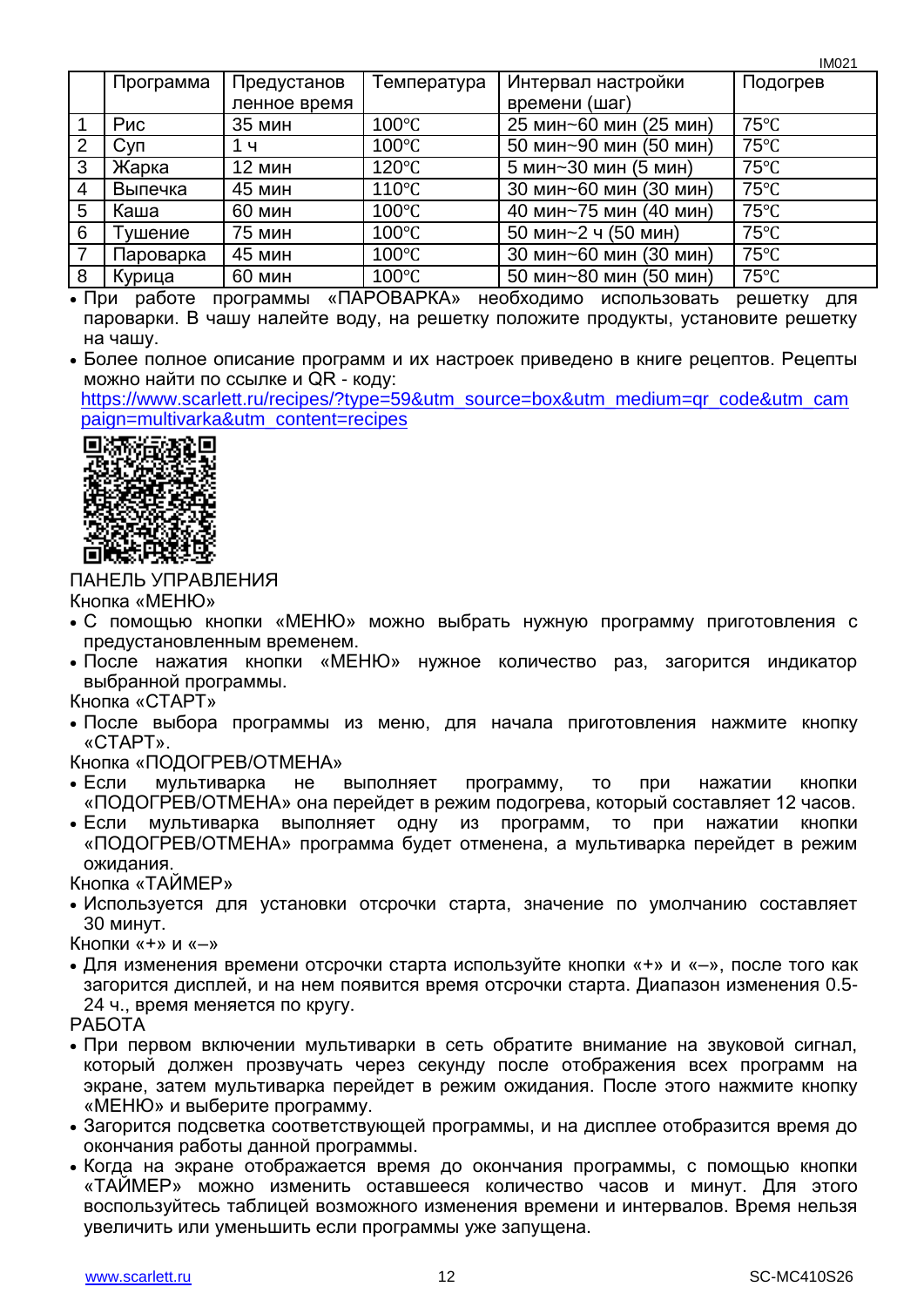- Кнопкой «СТАРТ» подтвердите настройки, мультиварка начнет приготовление.
- Для отмены настроек или остановки приготовления нажмите кнопку «ПОДОГРЕВ/ОТМЕНА».

ЗАВЕРШЕНИЕ РАБОТЫ

 По окончании времени выполнения программы прозвучит звуковой сигнал. После выполнения программы мультиварка автоматически выключится.

### **ОЧИСТКА И УХОД**

- Прибор следует регулярно чистить и удалять с его поверхности любые остатки пищи.
- Перед очисткой всегда отключайте устройство от электросети и давайте ему полностью остыть (нагревательный элемент некоторое время после использования остается горячим).
- Протрите панель управления, внешнюю и внутреннюю поверхности влажной тканью с моющим средством, после чего вытрите насухо. Не мойте корпус в воде и не распыляйте воду на него.
- Вымойте чашу теплой водой с моющим средством и вытрите насухо. Желательно мыть чашу сразу после приготовления пищи, чашу можно мыть в посудомоечной машине.
- Протрите желоб для сбора конденсата (расположен вокруг чаши), извлеките клапан выхода пара и промойте его, сняв силиконовую часть. Не применяйте агрессивные в-ва или абразивные материалы.

### **ХРАНЕНИЕ**

 Убедитесь, что прибор отключен от электросети и полностью остыл. Выполните все требования раздела "ОЧИСТКА И УХОД". Храните мультиварку с приоткрытой крышкой в сухом чистом месте.

### **УСТРАНЕНИЕ НЕИСПРАВНОСТЕЙ**

 При появлении на дисплее информации об ошибке (Е1-Е4), отключите устройство от сети и дайте ему остыть. Если при повторном включении индикатор ошибки не исчез, обратитесь в сервисный центр.



Данный символ на изделии, упаковке и/или сопроводительной документации означает, что использованные электрические и электронные изделия не должны выбрасываться вместе с обычными бытовыми отходами. Их следует сдавать в специализированные пункты приема.

Для получения дополнительной информации о существующих системах сбора отходов обратитесь к местным органам власти.

Правильная утилизация поможет сберечь ценные ресурсы и предотвратить возможное негативное влияние на здоровье людей и состояние окружающей среды, которое может возникнуть в результате неправильного обращения с отходами.

### **UA ІНСТРУКЦІЯ З ЕКСПЛУАТАЦІЇ**

- Шановний покупець! Ми вдячні Вам за придбання продукції торговельної марки SCARLETT та довіру до нашої компанії. SCARLETT гарантує високу якість та надійну роботу своєї продукції за умови дотримання технічних вимог, вказаних в посібнику з експлуатації.
- Термін служби виробу торгової марки SCARLETT у разі експлуатації продукції в межах побутових потреб та дотримання правил користування, наведених в посібнику з експлуатації, складає 2 (два) роки з дня передачі виробу користувачеві. Виробник звертає увагу користувачів, що у разі дотримання цих умов, термін служби виробу може значно перевищити вказаний виробником строк.

### **ЗАХОДИ БЕЗПЕКИ**

- Уважно прочитайте дану інструкцію перед експлуатацією приладу, щоб запобігти поломок при використанні.
- Неправильне поводження з приладом може призвести до його пошкодження та заподіяти шкоду користувачеві.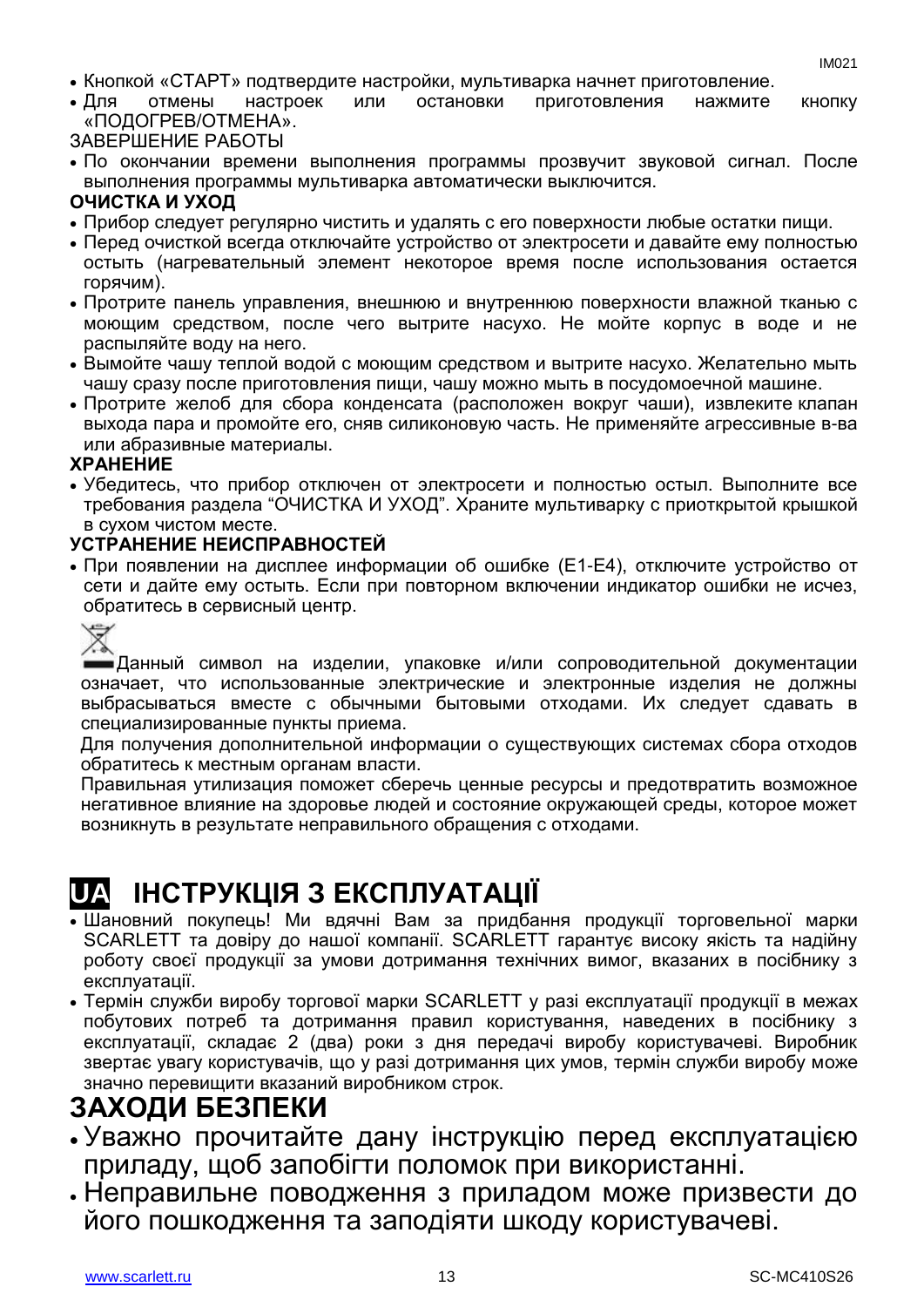IM021

- Перш ніж увімкнути прилад, перевірте, чи відповідають технічні характеристики, вказані на виробі, параметрам електромережі.
- *УВАГА!* Вилка кабелю живлення має дріт і контакт заземлення. Підключайте прилад тільки до відповідних заземлених розеток.
- Прилад призначений для використання тільки в побутових цілях. Прилад не призначений для промислового та комерційного застосування, а також для використання:
- у кухонних зонах для персоналу в магазинах, офісах та інших виробничих приміщеннях;
- у фермерських будинках;
- клієнтами у готелях, мотелях, пансіонатах та інших схожих місцях проживання.
- Не використовувати за межами приміщень та в умовах підвищеної вологості.
- Не дозволяйте потрапити речовині на штекер кабелю живлення.
- Завжди відключайте пристрій від електромережі перед очищенням або, якщо Ви його не використовуєте.
- Цим приладом можуть користуватися діти у віці від 8 років, а також особи з обмеженими фізичними, чуттєвими чи розумовими здібностями, чи особи без досвіду й знань, якщо вони перебувають під наглядом, були проінструктовані щодо безпечного використання приладу та розуміють пов'язану з цим небезпеку.Чищення та<br>технічне обслуговування приладу не повинно технічне обслуговування приладу не повинно здійснюватися дітьми у віці до 8 років й такими, які не знаходяться під наглядом. Зберігайте прибор та її кабель живлення в недоступному для дітей у віці до 8 років місці, коли вона знаходиться під напругою чи охолоджується.
- Діти повинні знаходитись під наглядом задля недопущення ігор з приладом.
- Не залишайте увімкнений прилад без нагляду.
- Не використовуйте приладдя, що не входить до комплекту поставки.
- У разі пошкодження кабелю живлення його слід замінити спеціальним кабелем, отриманим у виробника чи сервісної служби.
- Не занурюйте прилад і шнур живлення у воду або інші рідини. Якщо це сталося, негайно вимкніть пристрій від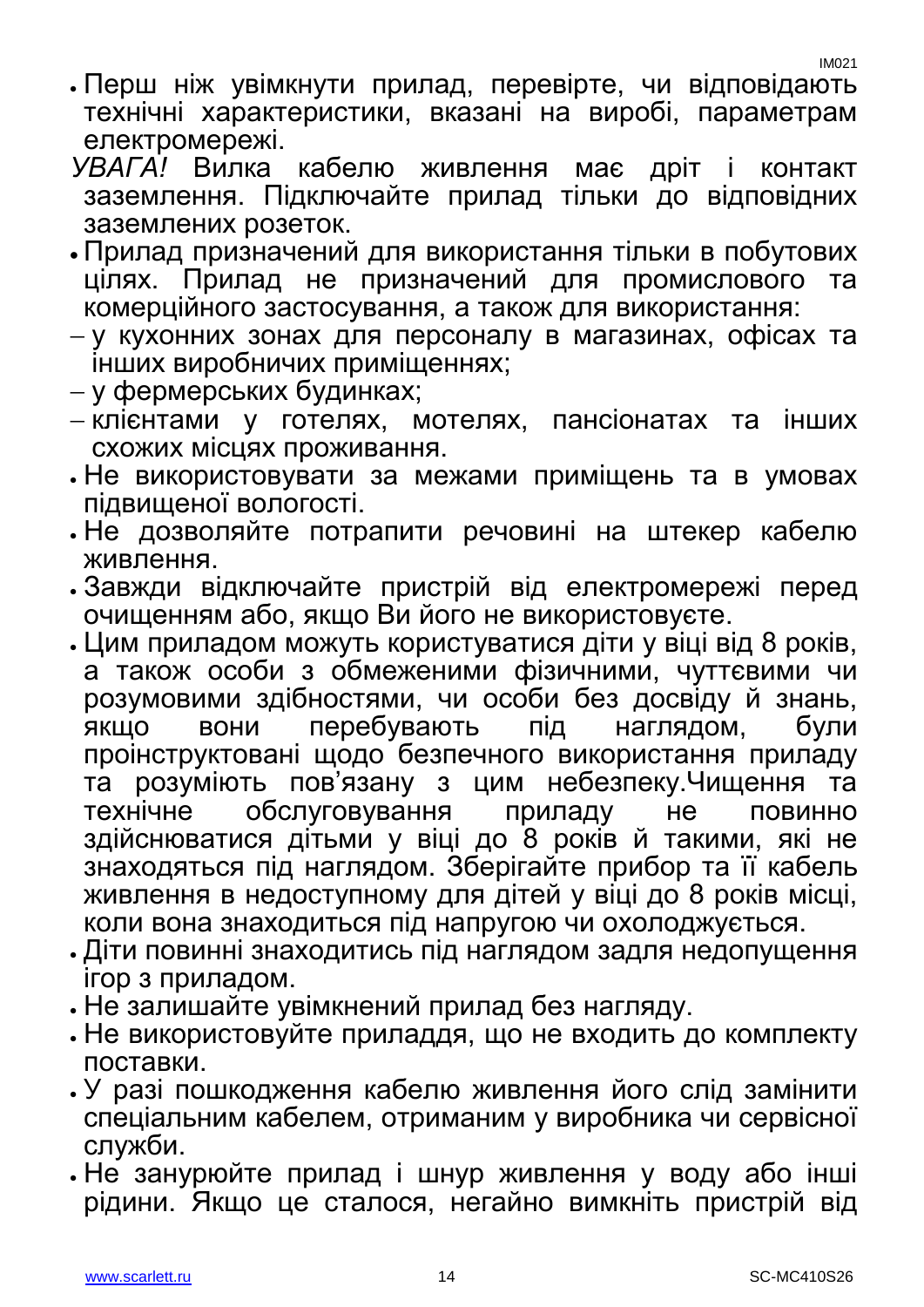електромережі і, перш ніж користуватися ним далі, перевірте працездатність і безпеку приладу у кваліфікованих фахівців.

- Стежте, щоб кабель живлення не торкався гострих країв та гарячих поверхонь.
- Не тягніть за кабель живлення, не перекручуйте та не обмотуйте його навколо пристрою.
- Використовуйте мультиварку тільки для приготування продуктів. У жодному випадку не сушіть в ній одяг, папір або інші предмети.
- Не вмикайте мультиварку з порожньою чашу.
- Не використовуйте мультиварку без чаши.
- Не викладайте продукти безпосередньо на дно мультиварки, використовуйте чашу.
- 
- . Не замінюйте чашу іншим контейнером.<br>. Не використовуйте металеві предмети, що Не використовуйте металеві предмети, що можуть подряпати чашу.
- Покриття, нанесене на поверхню чаши, може поступово стиратися, тому необхідно використовувати її дбайливо.
- Керуйтеся рецептами приготування.
- Щоб уникнути короткого замикання та пошкодження приладу, не допускайте потрапляння води у вентиляційні отвори.
- У разі використання подовжувача, переконайтеся, що максимально допустима потужність кабелю відповідає потужності приладу.
- Увага! Під час роботи прилад нагрівається! У разі потреби контактування з мультиваркой під час її роботи, використовуйте кухонні рукавиці або прихватки.
- Бережіть обличчя та руки від пари, що виходить з клапана.
- Не вставляйте металеві або інші предмети у випускний отвір або будь-які інші деталі виробу.
- Не накривайте кришку мультиварки рушниками або іншими предметами.
- Обладнання відповідає вимогам Технічного регламенту обмеження використання деяких небезпечних речовин в електричному та електронному обладнанні.
- Не намагайтеся самостійно ремонтувати прилад або замінювати які-небудь деталі. При виявленні неполадок звертайтеся в найближчий Сервісний центр.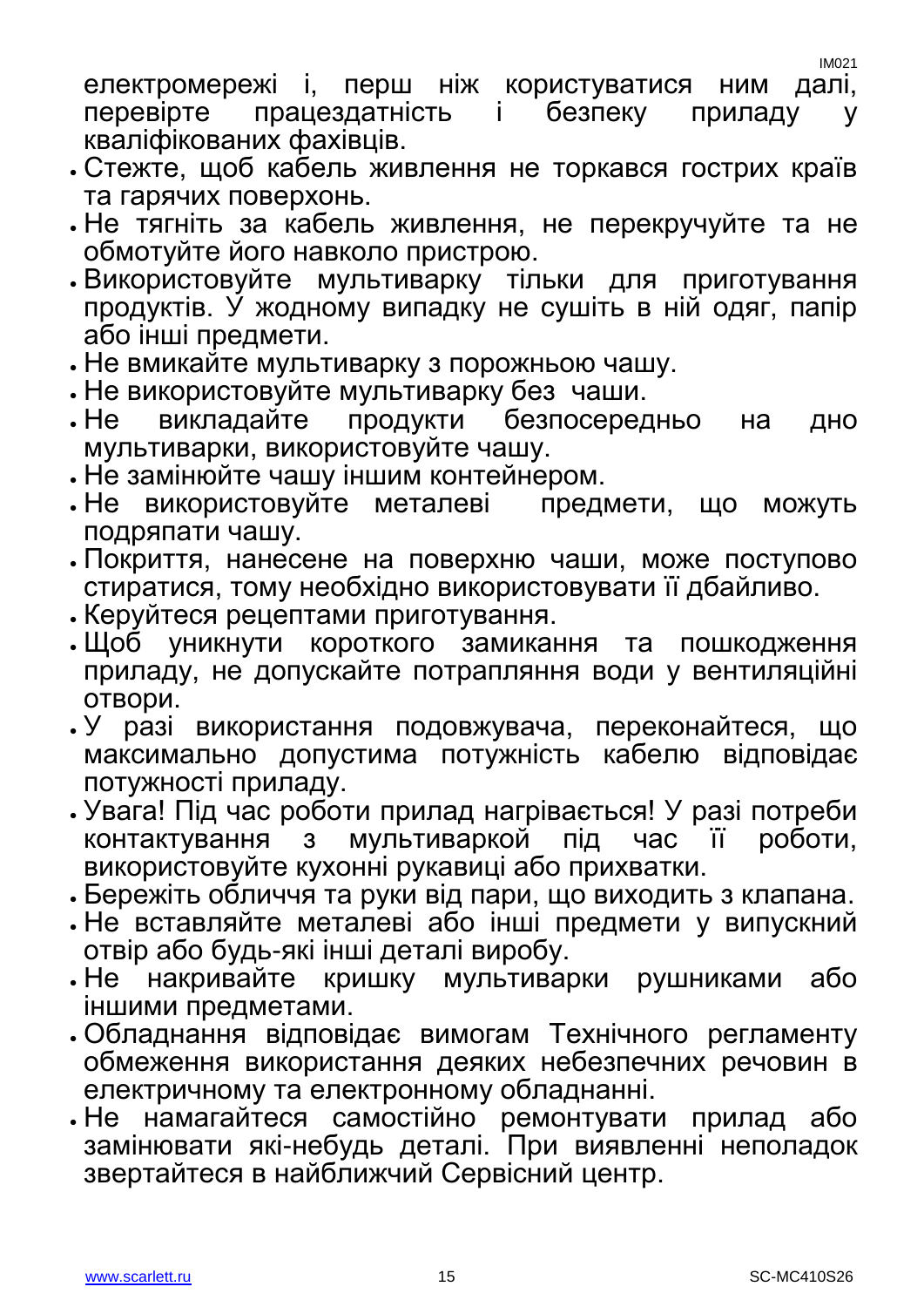- Перед очищенням завжди вимикайте пристрій з електромережі та давайте йому повністю охолонути (нагрівальний елемент протягом деякого часу після використання залишається гарячим).
- Якщо виріб деякий час знаходився при температурі нижче 0°С, перед увімкненням його слід витримати у кімнаті не менше 2 годин.
- Виробник залишає за собою право без додаткового повідомлення вносити незначні зміни до конструкції виробу, що кардинально не впливають на його безпеку, працездатність та функціональність.
- Дата виробництва вказана на виробі та/або на пакування, а також у супроводжуючій документації у форматі XX.XXXX, де перші дві цифри «XX» – це місяць виробництва, наступні чотири цифри «XXXX» – це рік виробництва.

### **ПЕРЕВАГИ**

- Багатофункціональні програми.
- Автоматичне управління всім процесом.
- Відстрочення часу початку приготування.
- Високий тепловий коефіцієнт корисної дії з економією 40% енергії і 60% часу.
- Повністю герметична конструкція для збереження живильних речовин і смаку, а також надання їжі м'якості.
- Чаша мультиварки легко очищується і має 3-шарове антипригарне покриття. Чашу можна мити в посудомийній машині.
- Надійні захисні пристрої: -Захисний обмежувач температури. Він допомагає автоматично зупинити нагрівання у разі роботи мультиварки з порожньою чашею або без чаші.

### **ВСТАНОВЛЕННЯ**

- Переконайтеся, що всередині мультиварки немає пакувальних матеріалів і сторонніх предметів.
- Перевірте, чи не пошкодились під час транспортування: кришка; корпус; додаткове приладдя; знімна чаша.
- Встановіть прилад на суху, рівну та жаростійку поверхню, не менш ніж за 30 см від краю робочої поверхні.
- У разі виявлення будь-яких дефектів, не вмикайте прилад; зверніться до продавця або у сервісний центр.
- Встановіть прилад на суху, рівну та жаростійку поверхню. Не встановлюйте прилад поблизу горючих матеріалів, вибухових речовин і самозаймистих газів. Не ставте прилад поряд з газовою або електричною плитами, а також іншими джерелами тепла.
- Не розміщуйте прилад в безпосередній близькості до стіни або меблів. Нічого не кладіть на мультиварку. Не перекривайте вентиляційні отвори. Мультиварку не слід розташовувати в шафі. Для нормальної роботи приладу необхідно забезпечити вільний простір для вентиляції: не менше: 20 см зверху, 10 см з боку задньої панелі та не менше 5 см з обох сторін. Перед першим використанням протріть знімну чашу, контейнер– пароварку, мірну чашку, ложку, внутрішню та зовнішню частини мультиварки чистою вологою тканиною.
- Всередині чаши відображена умовна шкала з пропорціями для крупи та води: зправа кількість чашок рису, зліва - кількість літрів води. Максимальна кількість крупи для приготування - 10 чашок та 1,8 л рідини.

### **РОБОТА**

- У першу чергу ретельно вимийте чашу, протріть поверхню нагрівача та внутрішню поверхню мультиварки.
- Наповнюючи чашу мультиварки водою, не перевищуйте рівня МАХ.
- Помістіть воду і продукти в чашу. Не заповнюйте місткість мультиварки більш ніж на 3/5 її об'єму. При варінні продуктів, що мають здатність набухати в гарячій воді (рис, сухі овочі) або виділяти піну, не наповнюйте каструлю більш ніж на половину її об'єму. При цьому загальний об'єм продуктів і води не повинен становити менше 1/5 повного об'єму чаші.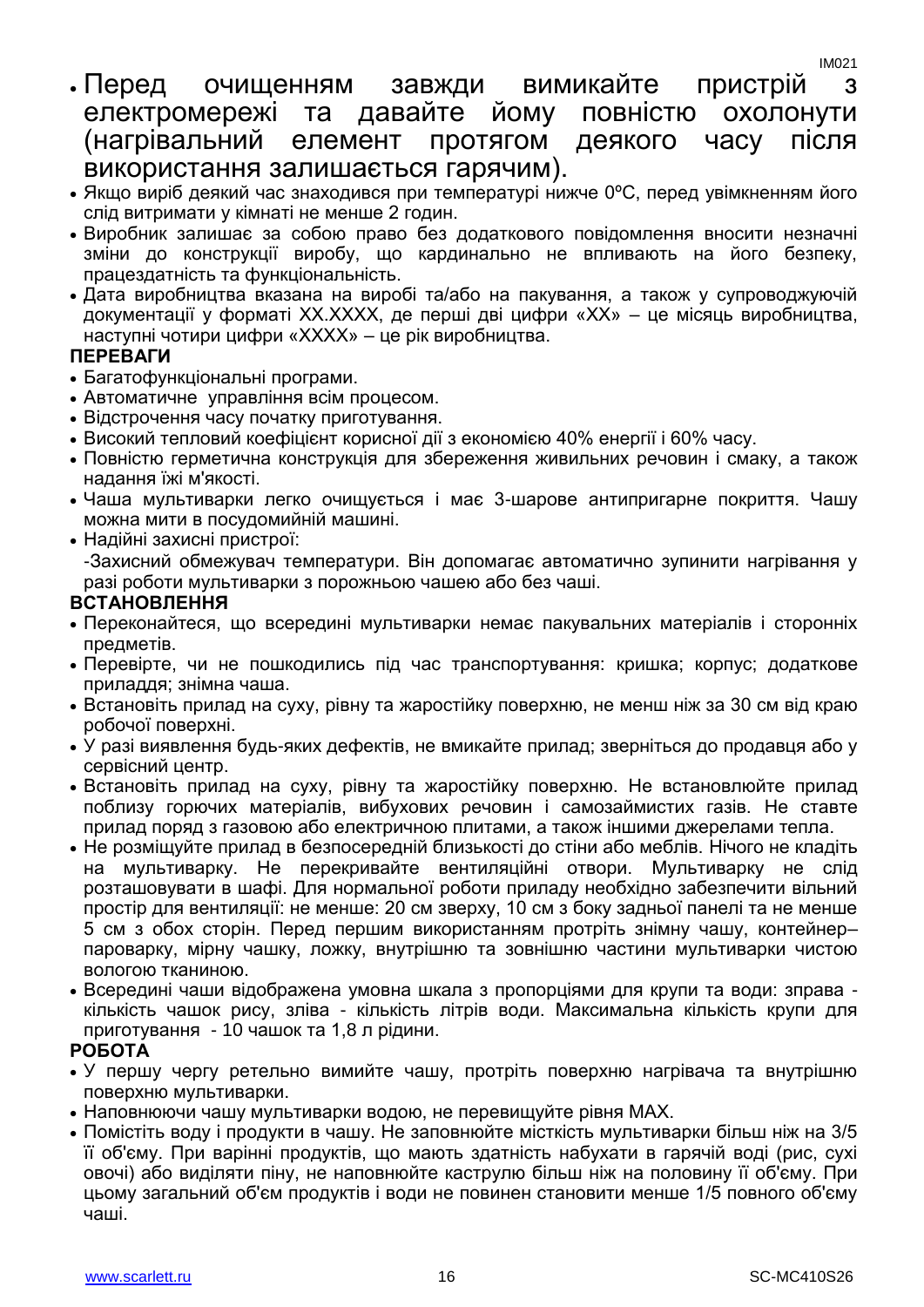- Помістіть чашу всередину мультиварки.
- Закрийте кришку до клацання.
- Мультиварка має 8 програм приготування, більш детальний опис налаштувань програм приведений в таблиці.

|                | . .<br>Програми | Программа  | Встановлен | Температура     | Зміна часу                                 | Подогрів       |
|----------------|-----------------|------------|------------|-----------------|--------------------------------------------|----------------|
|                |                 |            | ий час     |                 | програми (крок)                            |                |
|                |                 |            | програми   |                 |                                            |                |
|                | Рис             | Рис        | 35xB       | $100^{\circ}$ C | 25 XB~60 XB (25                            | $75^{\circ}$ C |
|                |                 |            |            |                 | XB)                                        |                |
| $\overline{2}$ | <b>Суп</b>      | <b>Суп</b> | 1 год      | $100^{\circ}$ C | 50 XB~90 XB (50                            | $75^{\circ}$ C |
|                |                 |            |            |                 | XB)                                        |                |
| 3              | Жарка           | Смаження   | 12xB       | $120^{\circ}$ C | $5 \times B \sim 30 \times B (5 \times B)$ | $75^{\circ}$ C |
| 4              | Выпечка         | Випічка    | 45xB       | 110°C           | 30 хв~60 хв (30                            | $75^{\circ}$ C |
|                |                 |            |            |                 | XB)                                        |                |
| 5              | Каша            | Каша       | 60xB       | 100°C           | 40 хв~75 хв (40                            | $75^{\circ}$ C |
|                |                 |            |            |                 | XB)                                        |                |
| 6              | Тушение         | Тушкування | 75xB       | $100^{\circ}$ C | 50 хв~2 год (50                            | $75^{\circ}$ C |
|                |                 |            |            |                 | XB)                                        |                |
| 7              | Пароварк        | Пароварка  | 45xB       | $100^{\circ}$ C | 30 XB~60 XB (30                            | $75^{\circ}$ C |
|                | a               |            |            |                 | XB)                                        |                |
| 8              | Курица          | Курка      | 60 XB      | $100^{\circ}$ C | 50 XB~80 XB (50                            | $75^{\circ}$ C |
|                |                 |            |            |                 | XB)                                        |                |

 У разі використання програми "ПАРОВАРКА" необхідно використовувати решітку для пароварки. В чашу налийте воду, на решітку покладіть продукти, встановіть решітку на чашу.

### КНОПКИ

Кнопка «МЕНЮ» (МЕНЮ)

- За допомогою кнопки «МЕНЮ» (МЕНЮ) можна обрати потрібну програму приготування з попередньо встановленим часом.
- Після натискання кнопки «МЕНЮ» (МЕНЮ) потрібну кількість разів, засвітиться індикатор обраної програми.

Кнопка «СТАРТ» (СТАРТ)

 Після обрання програми з меню для початку приготування натисніть кнопку «СТАРТ» (СТАРТ).

Кнопка «ПОДОГРЕВ/ОТМЕНА» (ПОДОГРIВ/ВІДМІНА)

Якщо мультиварка не виконує програму, то у разі натискання кнопки «ПОДОГРЕВ/ОТМЕНА» (ПОДОГРIВ/ВІДМІНА)

вона перейде у режим підігрівання.

Якщо мультиварка виконує одну з програм, то у разі натискання кнопки «ПОДОГРЕВ/ОТМЕНА» (ПОДОГРIВ/ВІДМІНА)

програма буде відмінена, а мультиварка перейде у режим очікування.

Кнопка «ТАЙМЕР» (ТАЙМЕР)

 Після обрання програми за допомогою кнопки «МЕНЮ» (МЕНЮ), натисніть кнопку «ТАЙМЕР» (ТАЙМЕР).

Кнопки «+» та «-»

 «+» або «-»для обрання часу відкладення старту (приготування почнеться через заданий час). Старт можна відкласти на період від 0,5 до 24 годин. Час відкладеного старту відображається на дисплеї.

РОБОТА

- При першому увімкненні мультиварки в мережу зверніть увагу на звуковий сигнал, який повинен пролунати через секунду після відображення всіх програм на екрані, потім мультиварка перейде у режим очікування. Після цього натисніть кнопку «МЕНЮ» (МЕНЮ) та оберіть програму.
- Натисніть кнопку «МЕНЮ» (МЕНЮ) для обрання програми: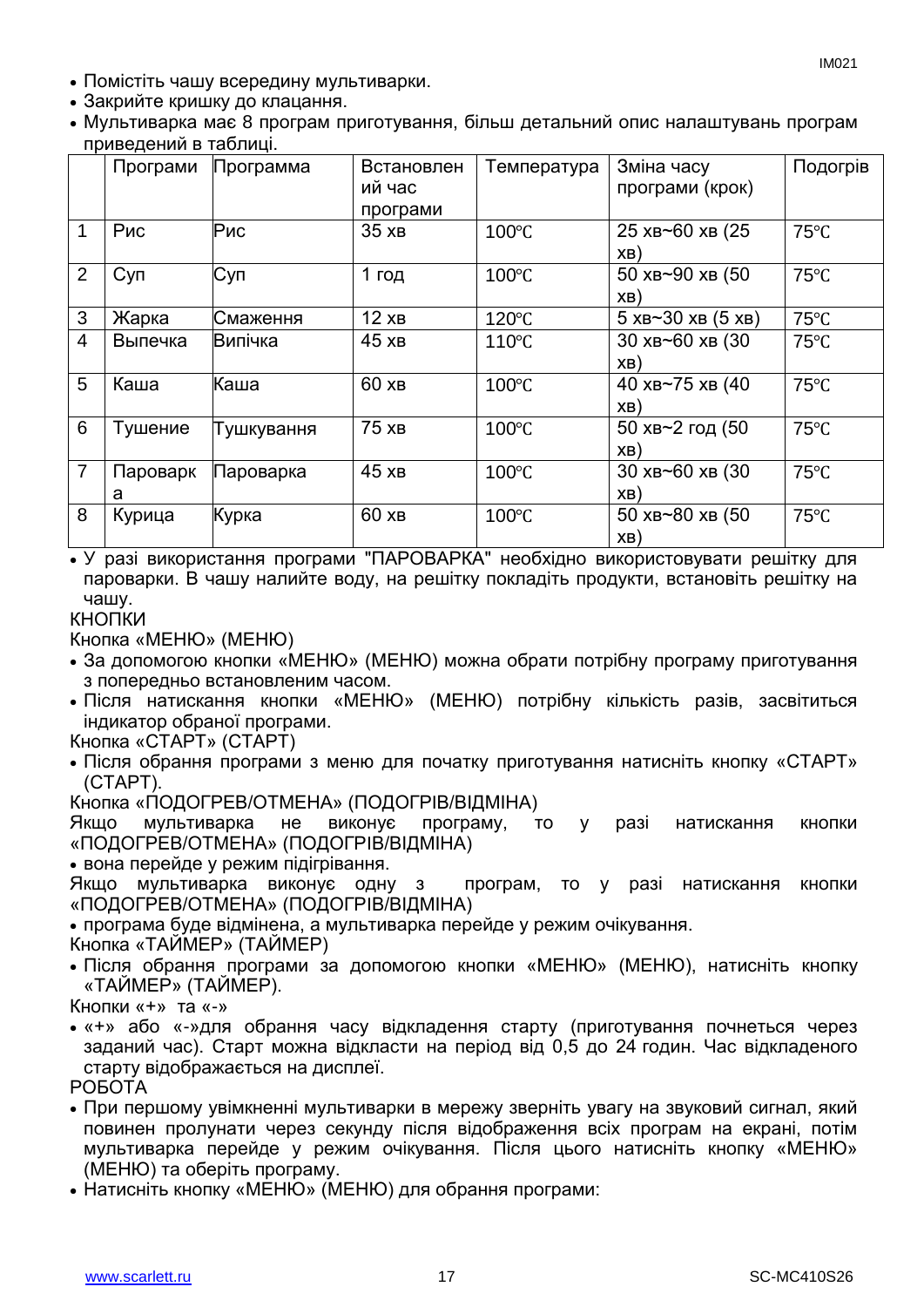- Засвітиться підсвічування відповідної програми й на дисплеї відобразиться час до закінчення роботи цієї програми.
- Коли на екрані відображається час до закінчення програми, за допомогою кнопок «ТАЙМЕР» (ТАЙМЕР) можна змінити кількість годин, що лишилися. Для цього скористуйтеся таблицею можливої зміни часу й інтервалів. Час неможливо збільшити чи зменшити, якщо програма вже стартувала.
- Кнопкою «СТАРТ» (СТАРТ) підтвердьте налаштування, мультиварка почне приготування.
- Для відміни налаштувань або зупинки приготування натисніть кнопку «ПОДОГРЕВ/ОТМЕНА» (ПОДОГРIВ/ВІДМІНА).
- ЗАВЕРШЕННЯ РОБОТИ
- Після закінчення часу виконання програми пролунає триразовий сигнал. Після виконання інших програм мультиварка автоматично вимкнеться.

### **ОЧИЩЕННЯ ТА ДОГЛЯД**

- Прилад слід регулярно чистити та видаляти з його поверхні будь-які залишки їжі.
- Перед очищенням вимкніть мультиварку та відключіть її від електромережі.
- Дайте приладу повністю охолонути. Протріть панель управління, зовнішню і внутрішню поверхні вологою тканиною з миючим засобом, після чого витріть досуха. Вимийте чашу теплою водою з миючим засобом і витріть досуха. Бажано мити чашу відразу після приготування їжі.

Не застосовуйте агресивні речовини або абразивні матеріали.

### **ЗБЕРІГАННЯ**

 Переконайтеся, що прилад відключений від електромережі і повністю охолонув. Виконайте всі вимоги розділу "ОЧИЩЕННЯ ТА ДОГЛЯД". Зберігайте мультиварку з відчиненою кришкою в сухому чистому місці.

### **УСУНЕННЯ НЕСПРАВНОСТЕЙ**

 При появі на дисплеї інформації про помилку (Е1-Е4), вимкніть пристрій з мережі та дайте йому охолонути. Якщо при повторному увімкненні індикатор помилки не зник, зверніться до сервісного центру.



Цей символ на виробі, упаковці та/або в супровідній документації означає, що електричні та електронні вироби, що були використані, не повинні викидатися разом із звичайними побутовими відходами. Їх потрібно здавати до спеціалізованих пунктів прийому.

Для отримання додаткової інформації щодо існуючих систем збору відходів зверніться до місцевих органів влади.

Належна утилізація допоможе зберегти цінні ресурси та запобігти можливому негативному впливу на здоров'я людей і стан навколишнього середовища, який може виникнути в результаті неправильного поводження з відходами.

## **KZ ПАЙДАЛАНУ ЖӨНІНДЕГІ НҰСҚАУЛЫҚ**

- Құрметті сатып алушы! SCARLETT сауда таңбасының өнімін сатып алғаныңыз үшін және біздің компанияға сенім артқаныңыз үшін Сізге алғыс айтамыз. Іске пайдалану нұсқаулығында суреттелген техникалық талаптар орындалған жағдайда, SCARLETT компаниясы өзінің өнімдерінің жоғары сапасы мен сенімді жұмысына кепілдік береді.
- SCARLETT сауда таңбасының бұйымын тұрмыстық мұқтаждар шеңберінде пайдаланған және іске пайдалану нұсқаулығында келтірілген пайдалану ережелерін ұстанған кезде, бұйымның қызмет мерзімі бұйым тұтынушыға табыс етілген күннен бастап 2 (екі) жылды құрайды. Аталған шарттар орындалған жағдайда, бұйымның қызмет мерзімі өндіруші көрсеткен мерзімнен айтарлықтай асуы мүмкін екеніне өндіруші тұтынушылардың назарын аударады.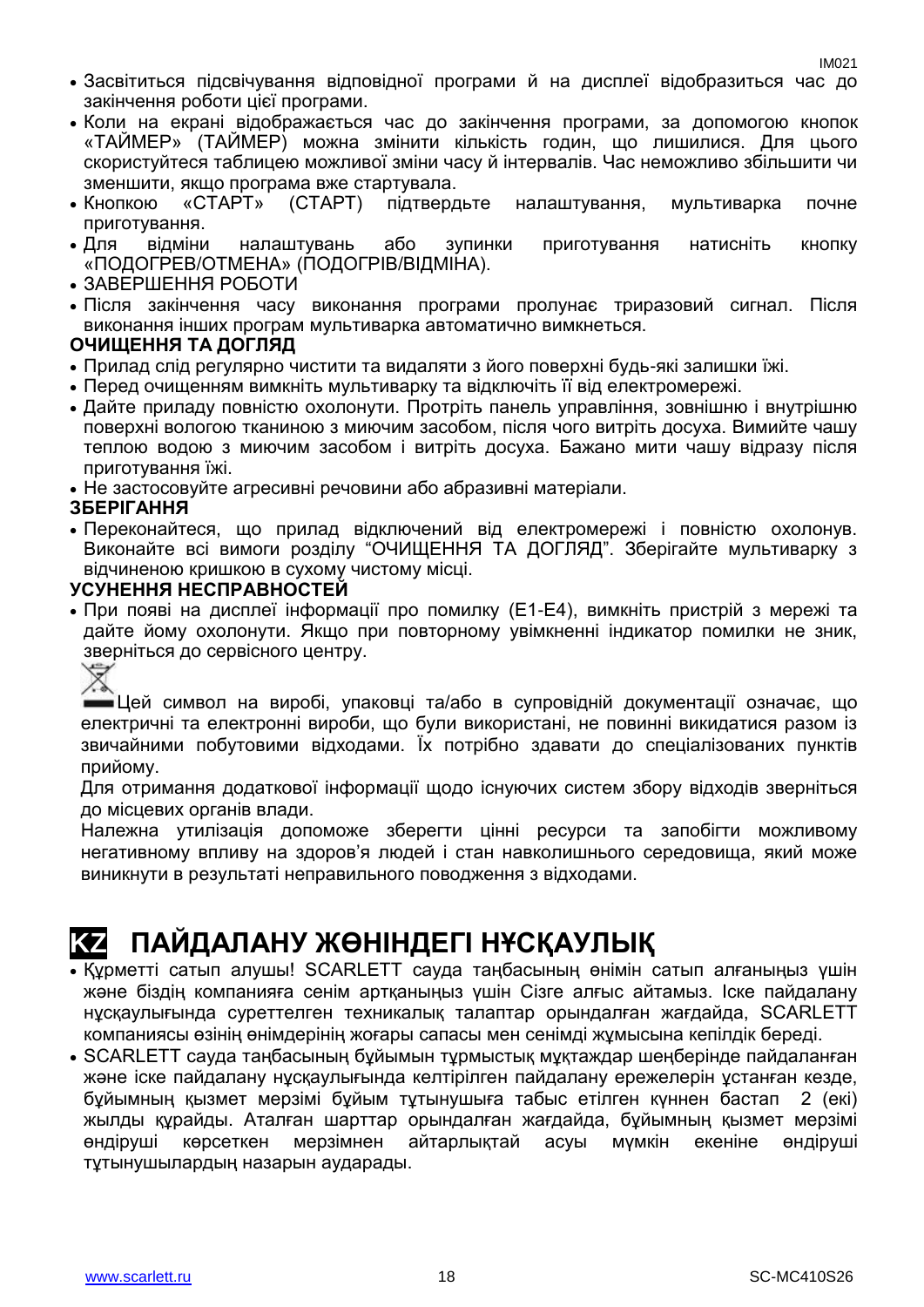## **ҚАУІПСІЗДІК ШАРАЛАРЫ**

- Пайдалану кезінде бұзылмауы үшін құралды қолданудың алдында осы нұсқауды ықыласпен оқып шығыңыз.
- Қауіпсіздік бойынша маңызды нұсқаулар. Мұқият оқып шығыңызы да, болашақта қарау үшін сақтап қойыңыз.
- Құрылғыны дұрыс пайдаланбаса, бұл оның бұзылуына әкелуі және пайдаланушыға зиян келтіруі мүмкін.
- Алғаш рет іске қосар алдында бұйымда көрсетілген техникалық сипаттамалардың электр желісінің параметрлеріне сәйкес келетін-келмейтінін тексеріңіз.
- *ЕСКЕРТУ!* Қуат сымының ашасында жерге тұйықтау сымы мен түйіспесі бар. Аспапты тек жерге тұйықталған тиісті розеткаларға қосыңыз.
- Аспап тек тұрмыстық мақсаттарда ғана пайдалануға арналған. Аспап өнеркәсіптік және сауда-саттық мақсатында қолдануға, сондай-ақ мына жерлерде пайдалануға арналмаған:
- дүкендердегі, кеңселердегі және басқа да өнеркәсіптік үйжайлардағы қызметкерлерге арналған асүй аймақтарында;
- фермерлердің үйлерінде;
- қонақүйлерде, мотельдерде, пансионаттарда және<br>соларға ұқсас тұрғын жайларда клиенттердің соларға ұқсас тұрғын жайларда клиенттердің пайдалануына арналмаған.
- Үй-жайдан тыс және ылғалдылығы жоғары жағдайларда пайдалануға болмайды.
- Қуат сымының ашасына сұйықтықтың түсуіне жол бермеңіз.
- Құрылғыны тазалар алдында немесе егер оны пайдаланбасаңыз, электр желісінен әрқашан ажыратып қойыңыз.
- Дене, жүйке не болмаса ақыл-ой кемістігі бар, немесе осы құрылғыны қауіпсіз пайдалану үшін тәжірибесі мен білімі жеткіліксіз адамдардың (соның ішінде балалардың) қауіпсіздігі үшін жауап беретін адам қадағаламаса немесе аспапты пайдалану бойынша нұсқау бермесе, олардың бұл аспапты қолдануына болмайды.
- Бұл құрылғыны 8 жастан асқан балалар, сондай-ақ физикалық, сенсорлық немесе ақыл-ой қабілеттері шектеулі немесе тәжірибе мен білімі жоқ адамдар, егер олар құрылғыны қауіпсіз пайдалану туралы нұсқау алса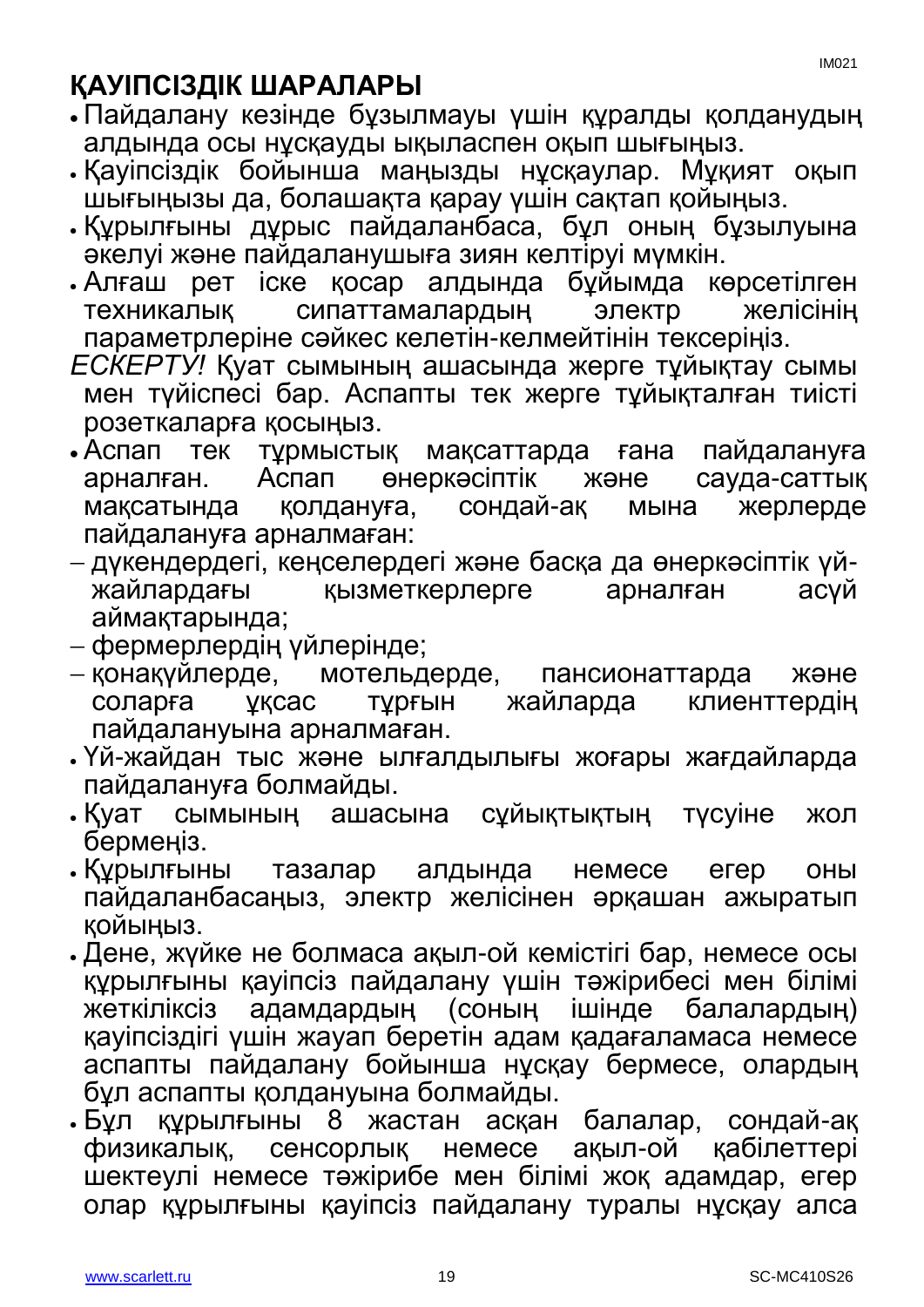IM021

және онымен байланысты қауіптерді түсінсе, қолдана алады.Балалар құрылғыны тазалау мен қызмет көрсетуді қараусыз жүргізбеуі тиіс.Бұл құрылғыны балалар<br>пайдаланбауы керек. Құрылғыны және оның сымын пайдаланбауы керек. Құрылғыны және оның сымын балалардың қолы жетпейтін жерде сақтаңыз.

- Балалар аспаппен ойнамауы үшін оларды үнемі қадағалап отыру керек.
- Тоққа қосылған аспапты бақылаусыз қалдырмаңыз.
- Жеткізілім жинағына кірмейтін керек-жарақтарды пайдалануға болмайды.
- Қуат бауы бүлінген жағдайда оны өндірушіден немесе сервистік қызмет орталығынан алынған арнайы сыммен алмастыру керек.
- Құрылғы мен қуат сымын суға немесе басқа сұйықтықтарға батырмаңыз. Егер бұл орын алса, құрылғыны электр желісінен дереу ажыратыңыз және оны әрі қарай пайдаланбас бұрын, білікті мамандардың жұмыс қабілеттілігі мен қауіпсіздігін тексеріңіз.
- Қорек сымының өткір ұштар мен ыстық беткі қабаттарға тимеуін қадағалаңыз.
- Қорек сымынан тартпаңыз, оны шиыршықтамаңыз және құрылғыны айналдырып орамаңыз.
- Көп тағамдық қасқанды тек тамақ пісіру үшін ғана пайдаланыңыз. Ешқашан оның ішінде киім, қағаз немесе басқа заттарды кептірмеңіз.
- Көп тағамдық қасқанның кәстрөлі бос болғанда тоққа қоспаңыз.
- Көп тағамдық қасқанды кәстрөлсіз пайдаланбаңыз.
- Азық-түлікті көп тағамдық қасқанның түбіне тікелей қоймаңыз, ол үшін кәстрөлді қолданыңыз.
- Кәстрөлдің орнына басқа ыдыс қолданбаңыз.
- Кәстрөлге сызат түсіруі мүмкін металл заттарды пайдаланбаңыз.
- Кәстрөлдің беткі қабатына жалатылған жабын біртіндеп үйкелуі мүмкін, сондықтан оны абайлап пайдалану керек.
- Тамақ дайындау рецептеріне сүйеніңіз.
- Аспаптың қысқа тұйықталуына және бұзылуына жол бермеу үшін желдеткіш саңылауларға су ағуына жол бермеңіз.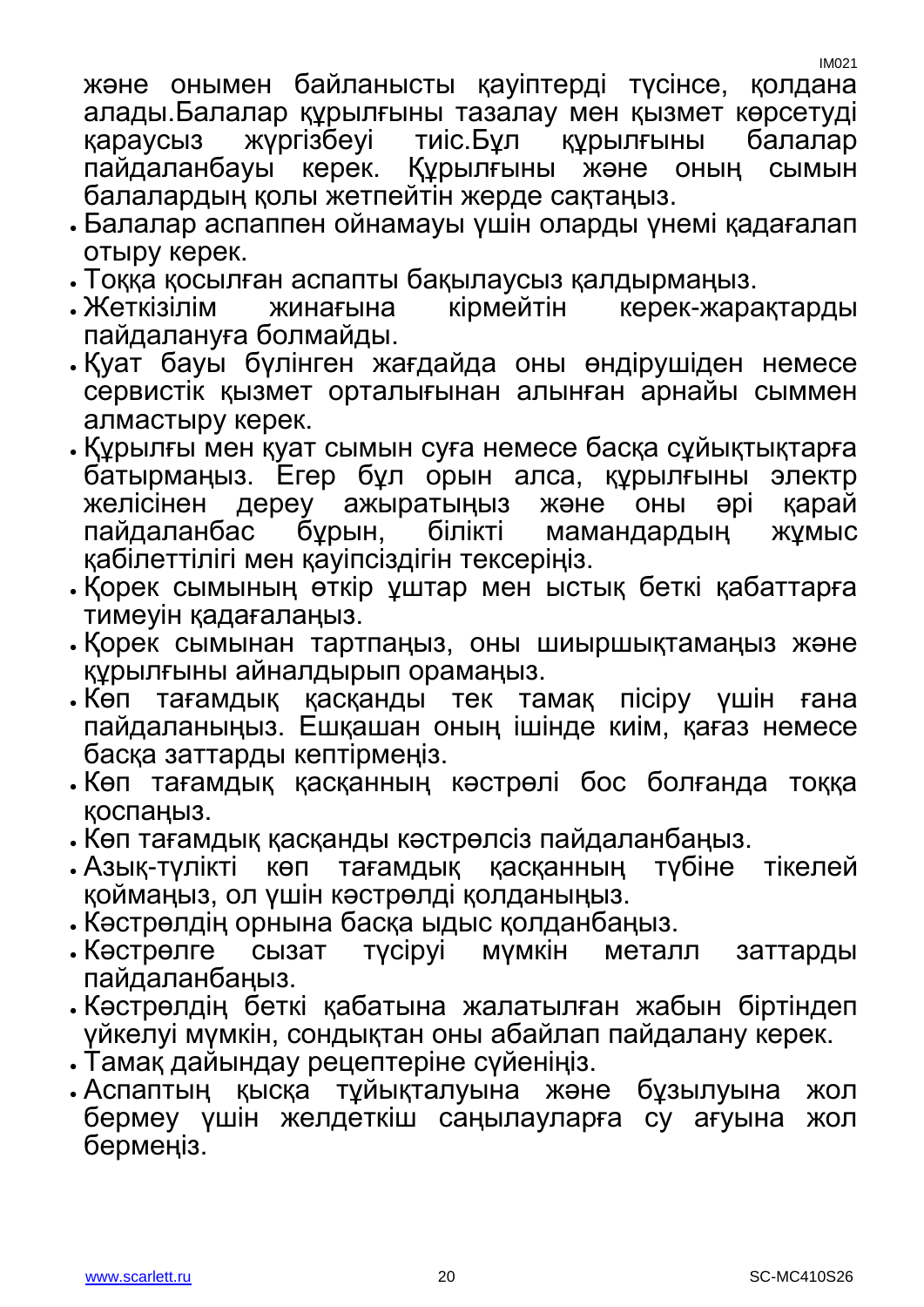- Ұзартқыш сым қолданған жағдайда, кабельдің ең үлкен шекті қуатының көп тағамдық қасқанның қуатына сәйкес келетініне көз жеткізіңіз.
- Ескерту! Жұмыс істеп тұрғанда аспап қатты қызып кетеді! Көп тағамдық қасқан жұмыс істеп тұрғанда, оны ұстау қажет болса, ас үйге арналған қолғап киіңіз немесе ұстағышты пайдаланыңыз.
- Бетіңіз бен қолыңызды саңылаудан шығатын будан сақтаңыз.
- Бұйымның бу шығатын саңылауына немесе кез келген басқа бөлшектеріне металл немесе басқа заттарды сұқпаңыз.
- Көп тағамдық қасқанның қақпағын сүлгімен немесе басқа заттармен жаппаңыз.
- Құрылғыны өз бетіңізше жөндеуге талпынбаңыз. Олқылықтар пайда болса жақын арадағы сервис орталығына апарыңыз.
- Құрылғыны тазалау алдында оны электр жүйесінен ажыратыңыз және ол толық суығанша күтіңіз (қыздыру бөлігі пайдаланғаннан кейін біраз уақыт ыстық болып тұрады).
- Егер бұйым біршама уақыт 0ºC-тан төмен температурада тұрса, іске қосар алдында оны кем дегенде 2 сағат бөлме температурасында ұстау керек.
- Өндіруші бұйымның қауіпсіздігіне, жұмыс өнімділігі мен жұмыс мүмкіндіктеріне түбегейлі әсер етпейтін болмашы өзгерістерді оның құрылмасына қосымша ескертпестен енгізу құқығын өзінде қалдырады.
- Жасап шығарылған күні бұйымда және (немесе) қаптамада, сондай-ақ ілеспе құжаттамада, XX.XXXX пішімінде көрсетілген, мұндағы алғашқы екі сан «XX» – жасап шығарылған айы, келесі төрт сан «XXXX» – жасап шығарылған жылы.

### **АРТЫҚШЫЛЫҚТАРЫ**

- Көп функциялы бағдарламалар.
- Барлық үдеріс автоматты түрде басқарылады.
- Тамақ пісіруді бастау уақытын кейінге қалдыру.
- 40% қуат пен 60% уақыт үнемделетін, жоғары жылу шығаратын пайдалы әрекет коэффициенті.
- Тағамның нәрлі заттектері мен дәмін сақтауға, сондай-ақ тағамды жұмсақ етуге арналған түгелдей бітеу құрылма.
- Әмбебап пісіргіштің түбі күймейтін 3 қабатпен қапталған, оңай тазаланатын шарасы бар. Шараны ыдыс жуғыш машинада жууға болады. Әмбебап пісіргіштің ыдыс жуғыш машинада жууға болады.
- Сенімді қорғағыш құрылғылар:
- Температураның қорғаныстық шектегіші. Ол әмбебап пісіргіштің шарасы бос күйінде немесе шарасыз жұмыс істеген жағдайда, қызуды автоматты түрде тоқтатуға көмектеседі.

### **ОРНАТУ**

- Көп тағамдық қасқанның ішінде орауыш материалдар мен бөгде заттардың жоқ екенін тексеріңіз.
- Тасымалдау кезінде төмендегілердің бүлінбегенін тексеріңіз: қақпақ; корпус; қосымша керек-жарақтар; алмалы кәстрөл. Кез келген ақаулық анықталған жағдайда аспапты тоққа қоспаңыз; сатушыға немесе сервис орталығына хабарласыңыз. Аспапты құрғақ, біртегіс әрі ыстыққа төзімді беткі қабатқа орнатыңыз.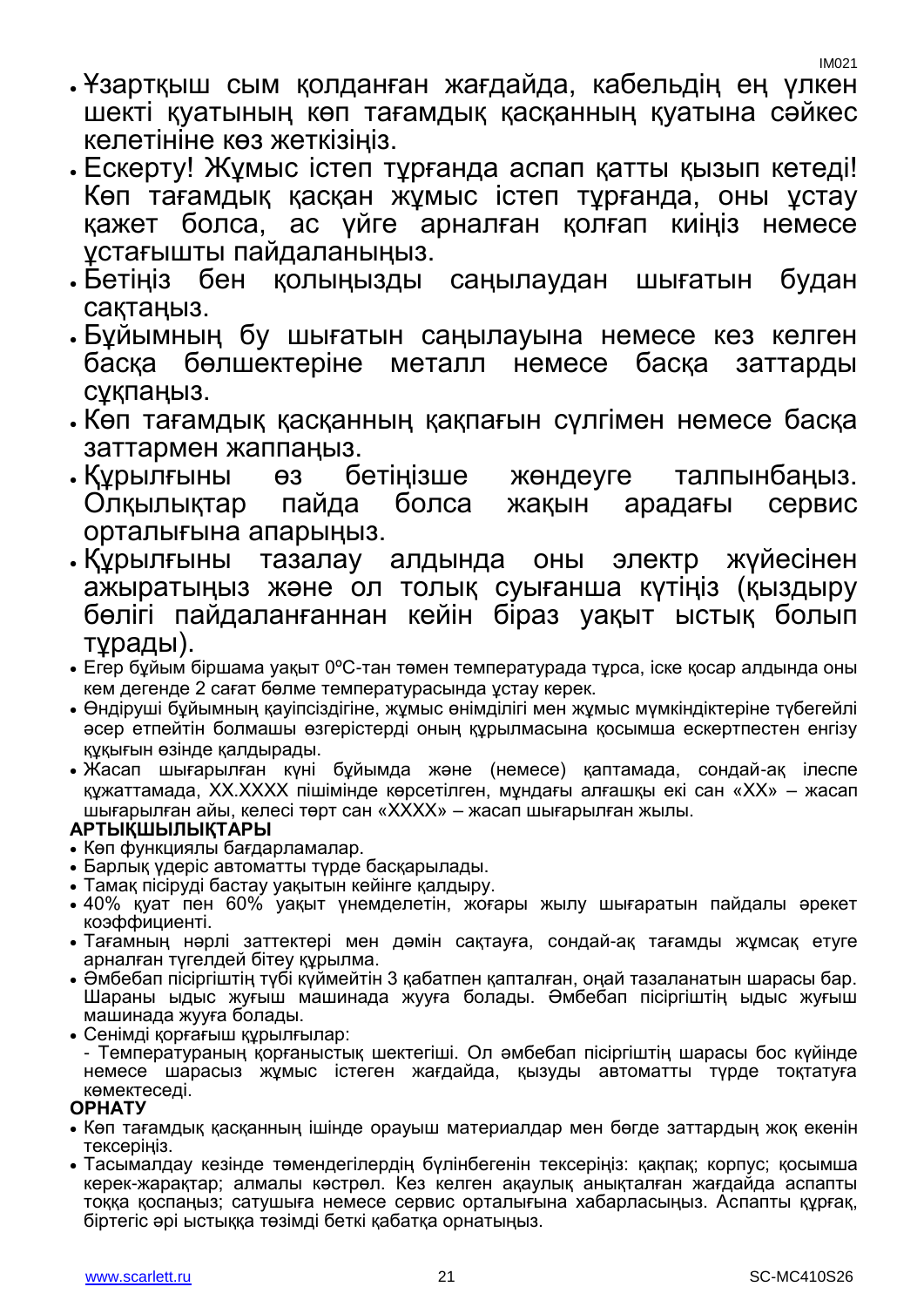- Аспапты құрғақ, біртегіс әрі ыстыққа төзімді беткі қабатқа, шетінен кем дегенде 30 см алыс орнатыңыз.
- Аспапты жанғыш материалдардың, жарылғыш заттардың және өздігінен тұтанғыш газдардың жанында орнатпаңыз. Аспапты газ немесе электр пештерінің, сондай-ақ басқа жылу көздерінің қасына қоймаңыз.
- Аспапты қабырғаға немесе жиһазға тым жақын жерде орналастырмаңыз.
- Көп тағамдық қасқанның үстіне ештеңе қоймаңыз. Желдеткіш саңылауларды бітеп тастамаңыз.
- Көп тағамдық қасқанды шкафтың ішіне орналастыруға болмайды. Аспаптың қалыпты жұмыс істеуі үшін ауа еркін айналатын бос кеңістікті қамтамасыз ету қажет: кем дегенде: үстінен 20 см, артқы панелі жағынан 10 см және екі бүйірінен кем дегенде 5 см. Алғаш рет пайдаланар алдында алмалы кәстрөлді, бу қасқан сауытты, өлшер тостақты, қасықты, көп тағамдық қасқанның ішкі және сыртқы бөліктерін таза дымқыл шүберекпен сүртіңіз.
- Кәстрөлдің ішінде жарма мен судың мөлшері көрсетілген шартты шәкіл көрсетілген: оң жақта – күріш салынған тостақ саны; сол жақта – судың литрмен өлшенген мөлшері. Пісірілетін жарманың ең үлкен мөлшері - 10 тостақ және 1,8 л сұйықтық.

### **ЖҰМЫСЫ**

- Ең бірінші кезекте шараны жуыңыз, қыздырғыштың беткі қабатын және әмбебап пісіргіштің ішкі бетін сүртіңіз.
- Әмбебап пісіргішке су құйған кезде МАХ деңгейінен асырмаңыз.
- Шараға су құйып, азық-түлікті салыңыз. Азық-түлікті әмбебап пісіргіштің шарасының 3/5 көлемінен асырмай салыңыз. Ыстық суда бөрте алатын (күріш, құрғақ көкөніс) немесе көбік түзетін азық-түлікті пісірген кезде, кәстрөлдің көлемінің жартысынан асыра толтыруға болмайды. Бұл орайда азық-түлік пен судың жалпы көлемі шараның толық көлемінің кем дегенде 1/5 бөлігіндей болуға тиіс.
- Шараны әмбебап пісіргіштің ішіне қойыңыз.
- Қақпағын сырт еткенше жабыңыз.
- Әмбебап пісіргішті электр желісіне жалғаңыз. Әмбебап пісіргіштің ас пісіретін 8 бағдарламасы бар, бағдарламалардың параметрлерінің толық суреттемесі кестеде келтірілген.

|                | Бағдарлама | Программа     | Алдын             | Температ        | Кестедегі тамақ        | Кыздыру        |
|----------------|------------|---------------|-------------------|-----------------|------------------------|----------------|
|                |            |               | ала               | ypa             | дайындау уақытын       |                |
|                |            |               | орнатылға         |                 | perrey, (car.)         |                |
|                |            |               | н                 |                 |                        |                |
|                |            |               | дайындау          |                 |                        |                |
|                |            |               | уақыты            |                 |                        |                |
| $\mathbf 1$    | Рис        | Күріш         | <b>35 мин</b>     | $100^{\circ}$ C | 25 мин~60 мин (25 мин) | $75^{\circ}$ C |
| 2              | <b>Суп</b> | Сорпа         | 1 ca <del>r</del> | $100^{\circ}$ C | 50 мин~90 мин (50 мин) | $75^{\circ}$ C |
| 3              | Жарка      | Куыру         | 12 мин            | $120^{\circ}$ C | 5 мин~30 мин (5 мин)   | $75^{\circ}$ C |
| $\overline{4}$ | Выпечка    | <b>Nicipy</b> | 45 мин            | $110^{\circ}$ C | 30 мин~60 мин (30 мин) | $75^{\circ}$ C |
| $\overline{5}$ | Каша       | Ботқа         | <b>60 мин</b>     | $100^{\circ}$ C | 40 мин~75 мин (40 мин) | $75^{\circ}$ C |
| 6              | Тушение    | ∣Өрт          | 75 мин            | $100^{\circ}$ C | 50 мин~2 саг (50 мин)  | $75^{\circ}$ C |
| $\overline{7}$ | Пароварка  | Бумен         | 45 мин            | $100^{\circ}$ C | 30 мин~60 мин (30 мин) | $75^{\circ}$ C |
|                |            | пісіргіш      |                   |                 |                        |                |
| 8              | Курица     | Гауық         | <b>60 мин</b>     | $100^{\circ}$ C | 50 мин~80 мин (50 мин) | $75^{\circ}$ C |

 «БУҒА ПІСІРУ» бағдарламасы жұмыс істеп тұрғанда бу қасқанға арналған торды пайдалану қажет.

ТҮИМЕЛЕР

«МЕНЮ» (МӘЗІР) түймесі

- «МЕНЮ» (Мәзір) түймесінің көмегімен тамақ дайындаудың уақыты алдын ала орнатылған керекті бағдарламасын таңдауға болады.
- «МЕНЮ» (Мәзір) түймесін қанша керек болса, сонша рет басқаннан кейін таңдалған бағдарламаның индикаторы жанады.

«СТАРТ» (БАСТАУ) түймесі

 Мәзірден бағдарламаны таңдағаннан кейін тамақ дайындауды бастау үшін «СТАРТ» (Бастау) түймесін басыңыз.

«ПОДОГРЕВ/ОТМЕНА» (БОЛДЫРМАУ) түймесі

 Егер әмбебап пісіргіш бағдарламаны орындамаса, онда «ПОДОГРЕВ/ОТМЕНА» (Болдырмау) түймесі басылған кезде ол жылыту режиміне ауысады.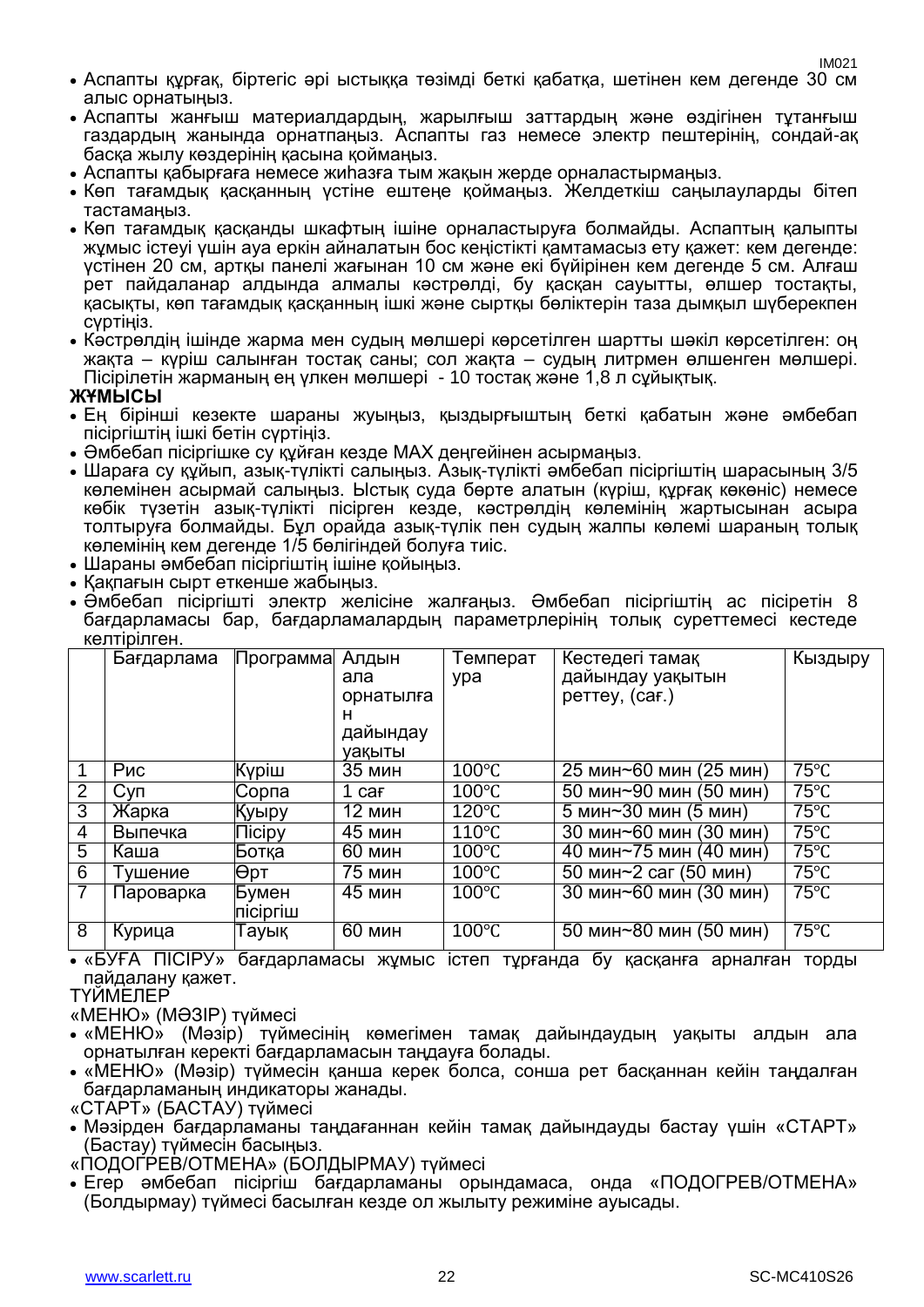- Егер әмбебап пісіргіш бағдарламаның біреуін орындаса, онда «ПОДОГРЕВ/ОТМЕНА» (Болдырмау) түймесі басылған кезде бағдарлама болдырылмайды, ал әмбебап пісіргіш күту режиміне ауысады.
- «ТАЙМЕР» түймесі
- «МЕНЮ» (Мәзір) түймесінің көмегімен бағдарламаны таңдағаннан кейін, бастауды кейінге қалдыру уақытын таңдау үшін «ТАЙМЕР», «+» немесе «-» түймесін басыңыз (тамақ дайындау берілген уақыттан кейін басталады). Бастауды 0,5 сағаттан 24 сағатқа дейінгі кезеңге кейінге қалдыруға болады. Кейінге қалдырылған бастау уақыты диплейде көрінеді.
- «+» «-» түймелері
- «+»және «-» түймелері «ТАЙМЕР» түймесін басылғаннан кейін бастауды кейінге қалдыру уақытын өзгерту үшін және бағдарлама таңдалғаннан кейін тамақ дайындау уақытын өзгерту үшін пайдаланылады.
- ЖҰМЫСЫ
- Әмбебап пісіргішті тоққа қосқаннан кейін дыбыстық белгіге назар аударыңыз: ол бағдарламалардың барлығы экранда көрсетілгеннен кейін бір секунд өткенде естілуге тиіс, содан кейін әмбебап пісіргіш күту режиміне ауысады. Белгісі пайда болады, содан кейін «МЕНЮ» (Мәзір) түймесін басып, бағдарламаны таңдаңыз.
- Бағдарламаны таңдау үшін «МЕНЮ» (мәзір) түймесін басыңыз:
- Тиісті бағдарламаның жарықтамасы жанады да, дисплейде сол бағдарламаның жұмысы аяқталғанға дейінгі уақыт көрсетіледі. Егер басқа әрекет таңдалмаса.
- Экранда бағдарлама аяқталғанға дейінгі уақыт көрсетілгенде, «ТАЙМЕР» түймесі
- және түймелерінің көмегімен қалған сағаттар санын өзгертуге болады. Ол үшін уақыт пен уақыт аралығын ықтмал өзгерту кестесін пайдаланыңыз. Егер бағдарлама басталып кетсе, уақытты көбейтуге немесе азайтуға болмайды.
- «СТАРТ» (Бастау) түймесінің көмегімен параметрлерді растаңыз, әмбебап пісіргіш тамақ дайындауды бастайды.
- Параметрлерді болдырмау немесе тамақ дайындауды тоқтату үшін «ПОДОГРЕВ/ОТМЕНА» (Болдырмау) түймесін басыңыз.
- ЖҰМЫСТЫ АЯҚТАУ
- Бағдарламаны орындау уақыты аяқталғаннан кейін үш дүркін дыбыстық белгі естіледі. Басқа бағдарламалар орындалғаннан кейін әмбебап пісіргіш автоматты түрде өшеді.

#### **ТАЗАЛАУ ЖӘНЕ КҮТІП ҰСТАУ**

- Аспапты мезгіл-мезгіл тазалап, беткі қабатынан тағамның кез келген қалдығын кетіріп отыру керек.
- Тазалар алдында көп тағамдық қасқанды өшіріп, электр желісінен ажыратыңыз.
- Аспап әбден суығанша күтіңіз. Басқару панелін, ішкі және сыртқы беткі қабаттарын жуғыш зат қосылған дымқыл шүберекпен сүртіңіз де, әбден құрғатып сүртіңіз. Кәстрөлді жуғыш зат қосылған жылы сумен жуып, құрғатып сүртіңіз. Кәстрөлді тамақ пісіргеннен кейін дереу жуған дұрыс.
- Жеміргіш заттарды немесе түрпілі материалдарды қолданбаңыз.

#### **САҚТАЛУЫ**

 Аспаптың электр желісінен ажыратылып, әбден суығанына көз жеткізіңіз. "ТАЗАЛАУ тарауының барлық талаптарын орындаңыз. Көп тағамдық қасқанды қақпағы сәл ашық күйде, құрғақ таза жерде сақтаңыз.

#### **АҚАУЛЫҚТАРДЫ ЖОЮ**

 Бейнебетте қате туралы ақпарат пайда болған кезде (Е1-Е4), құрылғыны желіден ағытыңыз да, суығанша күтіңіз. Егер құрылғыны екінші рет іске қосқан кезде қате көрсеткіші жоғалып кетпесе, сервис орталығына хабарласыңыз.

Өнімдегі, қораптағы және/немесе қосымша құжаттағы осындай белгі қолданылған электрлік және электрондық бұйымдар кәдімгі тұрмыстық қалдықтармен бірге шығарылмауы керек дегенді білдіреді. Оларды арнайы қабылдау бөлімшелеріне өткізу қажет.

Қалдықтарды жинау жүйелері туралы қосымша мәліметтер алу үшін жергілікті басқару органдарына хабарласыңыз.

Қалдықтарды дұрыс кәдеге жарату бағалы ресурстарды сақтауға және қалдықтарды дұрыс шығармау салдарынан адамның денсаулығына және қоршаған ортаға келетін теріс әсерлердің алдын алуға көмектеседі.